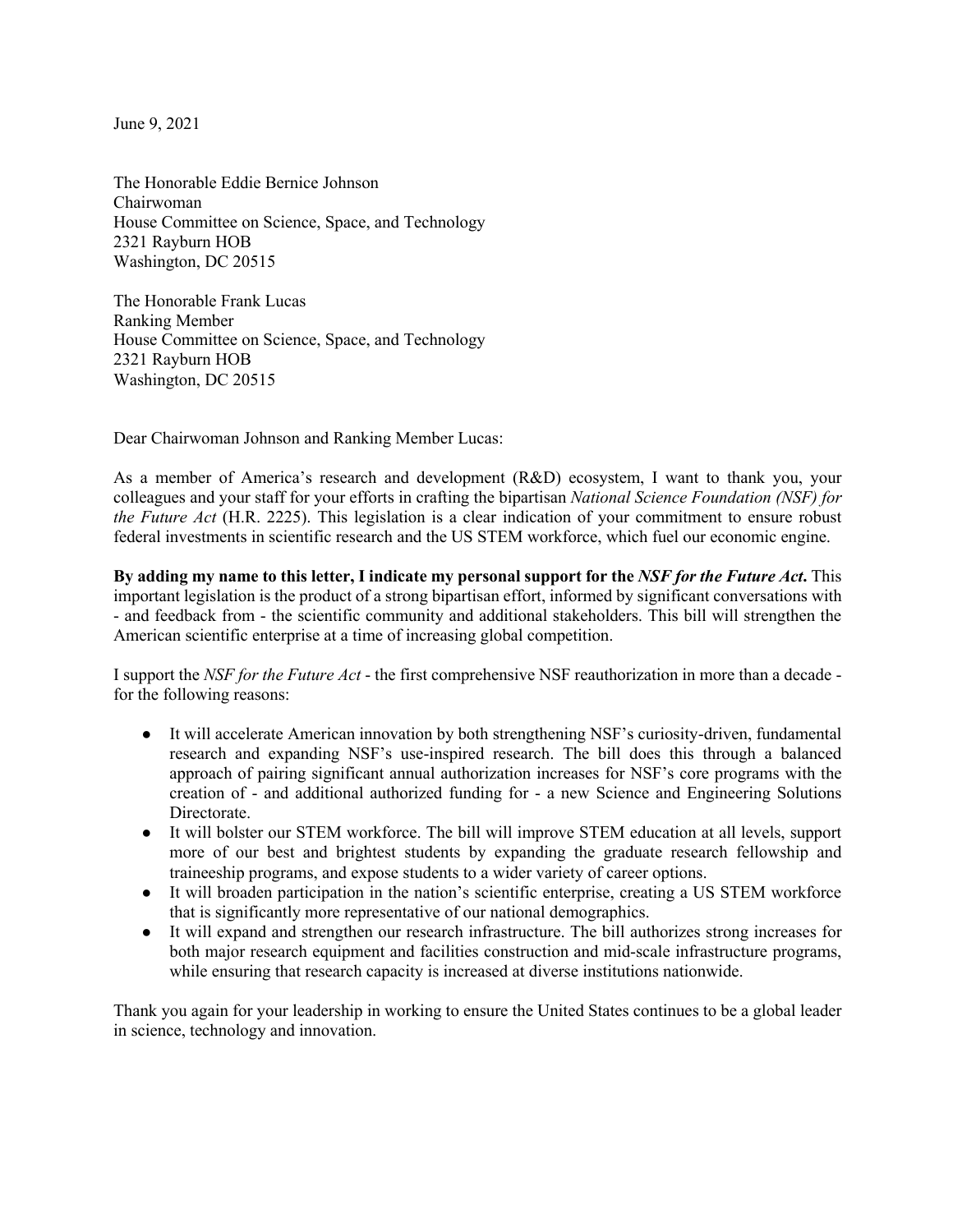# **Alaska**

Dr. Brian Blitz Juneau, AK (AK) Mr. Richard H Granholm Anchorage, AK (AK) Prof. David Newman Fairbanks, AK (AK) Mr. Michael S. Taylor Gustavus, AK (AK)

# **Alabama**

Dr. James Davis Mobile, AL (AL-1) Ms. Diane Roe Mobile, AL (AL-1)<br>Dr. Hannah Correia Deatsville, AL (AL-Mr. Tomas Gonda Auburn, AL (AL-3) Mr. John Kokoszka Opelika, AL (AL-3) Dr. Bruce W Fowler Arab, AL (AL-4) Prof. Benjamin Harms Tuscaloosa, AL (AL-4) Dr. Matthew Abernathy Huntsville, AL (AL-5) Mr. Daniel Matyas Huntsville, AL (AL-5) Dr. Robert Dwight Preece Huntsville, AL (AL-5) Dr. Carmen Scholz Madison, AL (AL-5) Mr. Charles Hancock Trussville, AL (AL-6) Prof. Gary J. Mankey Ralph, AL (AL-7)

# **Arkansas**

Dr. Jeff Gaffney Benton, AR (AR-2) Prof. Rahul Mehta Conway, AR (AR-2) Dr. Damon Spayde Conway, AR (AR-2)

# **Arizona**

Dr. Jennifer Hanley Flagstaff, AZ (AZ-1) Prof. Poul Jessen Tucson, AZ (AZ-1) Dr. Kathleen Juneau Oro Valley, AZ (AZ-1) Dr. Stephen Levine Flagstaff, AZ (AZ-1) Dr. Elliott Cheu Tucson, AZ (AZ-2) Dr. John Engel Tucson, AZ (AZ-2) Dr. Pascal Fortin Tucson, AZ (AZ-2) Dr. Juan C Gallardo Tucson, AZ (AZ-2) Dr. Brian LeRoy Tucson, AZ (AZ-2) Dr. Beatrice Muller Tucson, AZ (AZ-2) Dr. Michael C Nolan Tucson, AZ (AZ-2) Mrs. Amy M. Schwartz Tucson, AZ (AZ-2) Prof. Steven Schwartz Tucson, AZ (AZ-2) Dr. Jean-Luc Bredas Tucson, AZ (AZ-3) Prof. Vasileios Paschalidis Tucson, AZ (AZ-3) Prof. Shufang Su Tucson, AZ (AZ-3) Dr. Phillip James Prescott, AZ (AZ-4) Dr. Darrel Smith Prescott, AZ (AZ-4) Dr. Richard Lewis Mesa, AZ (AZ-5) Dr. David Elliott Meltzer Mesa, AZ (AZ-5) Dr. Robert P. Erickson Scottsdale, AZ (AZ-6) Dr. Keith Krueger Phoenix, AZ (AZ-6) Dr. Robert V. Penney Peoria, AZ (AZ-8) Ms. Serena Sabbara Phoenix, AZ (AZ-8)

Dr. William S Armbruster Fairbanks, AK (AK)

Deatsville, AL (AL-2)

Mrs. Ellen Czaplinski Fayetteville, AR (AR-3) Prof. Matthias McIntosh Fayetteville, AR (AR-3)

Dr. Noel Richardson Prescott Valley, AZ (AZ-4) Prof. Ricardo O Alarcon Chandler, AZ (AZ-9)

Dr. Rolf A. Jansen Tempe, AZ (AZ-9) Mr. Jesse Kapeghian Tempe, AZ (AZ-9) Mr. Robert Marzke Tempe, AZ (AZ-9)

## **California**

Mr. Jason Chinn Cloverdale, CA (CA-2) Prof. Michael Felix Crommie San Rafael, CA (CA-2) Dr. Everett H Harvey Weaverville, CA (CA-2) Dr. Gretchen LeBuhn Corte Madera, CA (CA-2) Dr. Fabio Anza Davis, CA (CA-3) Dr. Amy Becker Davis, CA (CA-3) Dr. Vincent Cheung Davis, CA (CA-3) Mr. David Gier Davis, CA (CA-3) Mrs. Jacquelyn Hague Davis, CA (CA-3) Mr. Evan Johnson Davis, CA (CA-3) Prof. Mahbub Khandaker Davis, CA (CA-3) Prof. John Rundle Davis, CA (CA-3) Prof. Yayoi Takamura Davis, CA (CA-3) Prof. Rena Zieve Davis, CA (CA-3) Dr. Thomas A. Barnebey Santa Rosa, CA (CA-5) Prof. Lynn R Cominsky Petaluma, CA (CA-5) Dr. Martha J Shott Rohnert Park, CA (CA-5) Prof. Philip E Wigen Santa Rosa, CA (CA-5) Prof. Carl Heiles Martinez, CA (CA-5) Dr. Bego Gerber Sacramento, CA (CA-6) Dr. Robin Resch Charlton Antioch, CA (CA-9) Prof. David Smith Stockton, CA (CA-9) Prof. Robert Joseph Birgeneau Orinda, CA (CA-11) Mr. Charles Cerjan Danville, CA (CA-11) Dr. Abby Dernburg El Cerrito, CA (CA-11) Dr. Matthew Fillingim El Cerrito, CA (CA-11) Prof. Graham R Fleming El Cerrito, CA (CA-11) Dr. Richard F. Johnson El Sobrante, CA (CA-11) Dr. Robert G. Lanier Danville, CA (CA-11) Dr. Miquel B. Salmeron Kensington, CA (CA-11) Dr. Simone Bianco San Francisco, CA (CA-12) Dr. Micah Buuck San Francisco, CA (CA-12) Dr. Trudy Lionel San Francisco, CA (CA-12) Ms. Anna Wang San Francisco, CA (CA-12) Dr. David Ayres Berkeley, CA (CA-13) Ms. Barbara Bibel Berkeley, CA (CA-13) Ms. Amanda Joy Bischoff Berkeley, CA (CA-13) Dr. Lucas Brouwer Berkeley, CA (CA-13) Prof. William D. Collins Berkeley, CA (CA-13) Prof. Marc Davis Berkeley, CA (CA-13) Dr. Michael Ehrlichman Albany, CA (CA-13) Dr. Robert L. Elgin Berkeley, CA (CA-13) Dr. William M. Fawley Oakland, CA (CA-13) Dr. Donald Frank Grether Berkeley, CA (CA-13) Dr. Emi Kawamura Berkeley, CA (CA-13) Prof. Edgar Knobloch Berkeley, CA (CA-13) Dr. Jeffrey B Kortright Oakland, CA (CA-13) Dr. Britt Koskella Berkeley, CA (CA-13) Dr. Lee H. Latimer Oakland, CA (CA-13)

Mr. Norman H Fuchs Phoenix, AZ (AZ-9)

Dr. Howard Matis Berkeley, CA (CA-13)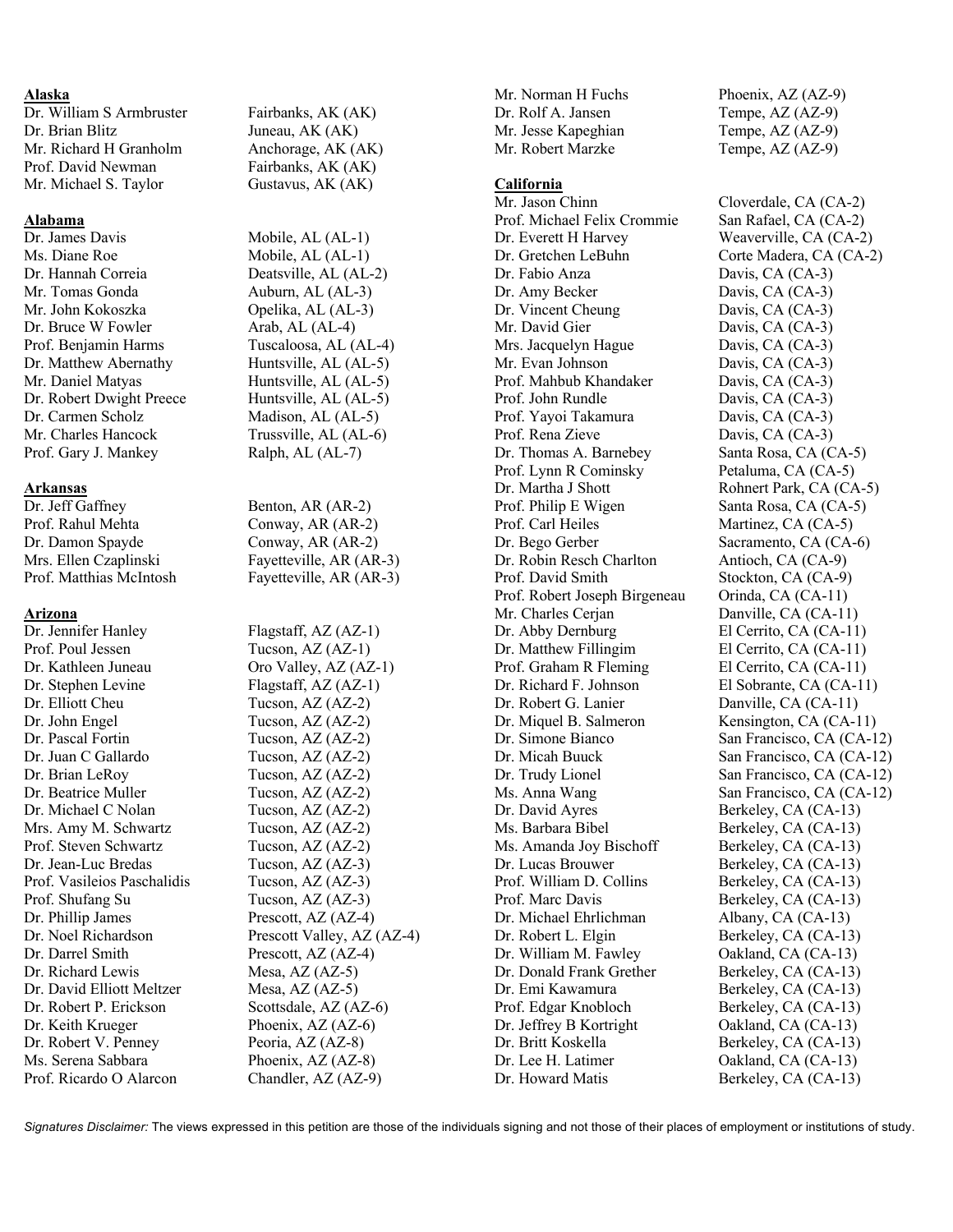Dr. Claire Ellen Max Berkeley, CA (CA-13) Prof. Christopher F. McKee Berkeley, CA (CA-13) Ms. Elizabeth Peterson Albany, CA (CA-13) Dr. James J Phelan Berkeley, CA (CA-13) Dr. Pabitra Sen Berkeley, CA (CA-13) Dr. David Strozzi Oakland, CA (CA-13) Mr. Dan Werthimer Berkeley, CA (CA-13) Prof. Maarten Golterman Pacifica, CA (CA-14) Dr. Andreas Kraemer Belmont, CA (CA-14) Dr. Paul Swartz Hillsborough, CA (CA-14) Mr. Jacob West Burlingame, CA (CA-14) Dr. Paul J Wiita San Carlos, CA (CA-14) Dr. Beverly K. Berger Livermore, CA (CA-15) Dr. James Wharton Greene Livermore, CA (CA-15) Dr. Luisa F. Hansen Livermore, CA (CA-15) Prof. Erik Helgren Hayward, CA (CA-15) Prof. Derek Forrest Kimball San Ramon, CA (CA-15) Dr. Otto L Landen Livermore, CA (CA-15) Mr. David J. Larson Livermore, CA (CA-15) Dr. James McNaney Livermore, CA (CA-15) Dr. John Moriarty Livermore, CA (CA-15) Dr. Catherine Reyes Livermore, CA (CA-15) Dr. Yuan Shi Dublin, CA (CA-15) Dr. Mark A. Stoyer Livermore, CA (CA-15) Dr. Gareth Trubl Livermore, CA (CA-15) Dr. Ronald Walton San Lorenzo, CA (CA-15) Prof. Chihchun Chien Merced, CA (CA-16) Prof. David A Strubbe Merced, CA (CA-16) Dr. Charles Coston Sunnyvale, CA (CA-17) Dr. Samuel Martin Santa Clara, CA (CA-17) Mr. Nicholas Powell Santa Clara, CA (CA-17) Dr. Bruce Richman Sunnyvale, CA (CA-17) Ms. Jena Lena Shields Sunnyvale, CA (CA-17) Dr. David Aston Los Altos, CA (CA-18) Dr. Simon R Bare Palo Alto, CA (CA-18) Dr. Elena Berman Mountain View, CA (CA-18) Dr. Paul Robert Bolton Menlo Park, CA (CA-18) Prof. Patricia R Burchat Palo Alto, CA (CA-18) Mr. Sanha Cheong Stanford, CA (CA-18) Dr. Howard Cohen Palo Alto, CA (CA-18) Ms. Chandra Breanne Curry Menlo Park, CA (CA-18) Dr. Cynthia-May Gong San Jose, CA (CA-18) Ms. Paula Hamilton Menlo Park, CA (CA-18) Dr. James Harris Stanford, CA (CA-18) Prof. Walter A Harrison Stanford, CA (CA-18) Prof. Norbert Holtkamp Emerald Hills, CA (CA-18) Dr. David R. Ingham Mountain View, CA (CA-18) Prof. David Lederman Bonny Doon, CA (CA-18) Dr. Marc D. Levenson Saratoga, CA (CA-18) Mr. Richard Martin Palo Alto, CA (CA-18) Prof. Stephen G. Monismith Stanford, CA (CA-18) Dr. Richard Partridge Los Altos Hills, CA (CA-18) Dr. Nan Phinney Los Altos, CA (CA-18) Dr. Stephen Rosenblum Palo Alto, CA (CA-18) Dr. Lawrence David Schwartz Menlo Park, CA (CA-18) Mr. Michael Snodgrass Los Gatos, CA (CA-18)

Mr. Stephen Tolchin Los Altos, CA (CA-18) Dr. Achim Weidemann Palo Alto, CA (CA-18) Mr. Michael Whitmore Stanford, CA (CA-18) Dr. Cheng Peng Palo Alto, CA (CA-18) Prof. Carolus Boekema San Jose, CA (CA-19) Mr. Tommy Chin San Jose, CA (CA-19) Prof. Ryan Foley Santa Cruz, CA (CA-20) Mr. Benito Ariceaga Gonzalez Watsonville, CA (CA-20) Prof. Raja GuhaThakurta Santa Cruz, CA (CA-20) Prof. Rebecca Jensen-Clem Santa Cruz, CA (CA-20) Prof. Robert P Johnson Santa Cruz, CA (CA-20) Mr. Gregory Kintz Santa Cruz, CA (CA-20) Prof. Yuan Ping Santa Cruz, CA (CA-20) Prof. Joel R Primack Santa Cruz, CA (CA-20) Prof. Enrico Ramirez-Ruiz Santa Cruz, CA (CA-20) Prof. Andy Skemer Santa Cruz, CA (CA-20) Prof. David A Williams Santa Cruz, CA (CA-20) Prof. Doreen De Leon Fresno, CA (CA-22) Dr. Douglas Singleton Fresno, CA (CA-22) Ms. Charlene Samantha Proo Lancaster, CA (CA-23) Dr. Robert Cichowski Cambria, CA (CA-24) Dr. Zvonimir Dogic Santa Barbara, CA (CA-24) Prof. Glenn H Fredrickson Santa Barbara, CA (CA-24) Prof. Robert Haring-Kaye Montecito, CA (CA-24) Ms. Hadass Shifra Inbar Goleta, CA (CA-24) Prof. Raymond Daniel Little Santa Barbara, CA (CA-24) Prof. Cristina Marchetti Santa Barbara, CA (CA-24) Prof. Alban Sauret Goleta, CA (CA-24) Prof. Chris G. Van de Walle Santa Barbara, CA (CA-24) Prof. Douglas James Scalapino Santa Barbara, CA (CA-24) Dr. Bertrand Echenard Santa Clarita, CA (CA-25) Dr. Jason Williams Castaic, CA (CA-25) Prof. Jason Alicea Pasadena, CA (CA-27) Dr. Manuchehr Aminian Claremont, CA (CA-27) Prof. Itzhak Bars Arcadia, CA (CA-27) Dr. Roc M. Cutri Altadena, CA (CA-27) Prof. Brent Fultz Pasadena, CA (CA-27) Prof. Sunil Golwala Pasadena, CA (CA-27) Dr. Richard Campbell Haskell Claremont, CA (CA-27) Dr. Roy Holt Pasadena, CA (CA-27) Dr. Jay Marx Pasadena, CA (CA-27) Dr. Claire Newman Altadena, CA (CA-27) Prof. Helen Wong Claremont, CA (CA-27) Dr. John L. Callas Pasadena, CA (CA-28)<br>Dr. Lute Maleki Pasadena. CA (CA-28) Dr. Dragan Nikolic Pasadena, CA (CA-28) Ms. Ann Dorsey Los Angeles, CA (CA-30) Mr. David R Garfinkle Los Angeles, CA (CA-30) Dr. Joshua Simon Los Angeles, CA (CA-30) Dr. Samuel Gasster Los Angeles, CA (CA-33) Prof. Graciela B Gelmini Los Angeles, CA (CA-33) Dr. Peter Mao Santa Monica, CA (CA-33)

Dr. Katharina Gillen Baywood-Los Osos, CA (CA-24) Dr. Chance Hoellwarth San Luis Obispo, CA (CA-24) Pasadena, CA (CA-28) Dr. Stephen Vincena West Hollywood, CA (CA-28) Dr. Peter Landecker Manhattan Beach, CA (CA-33)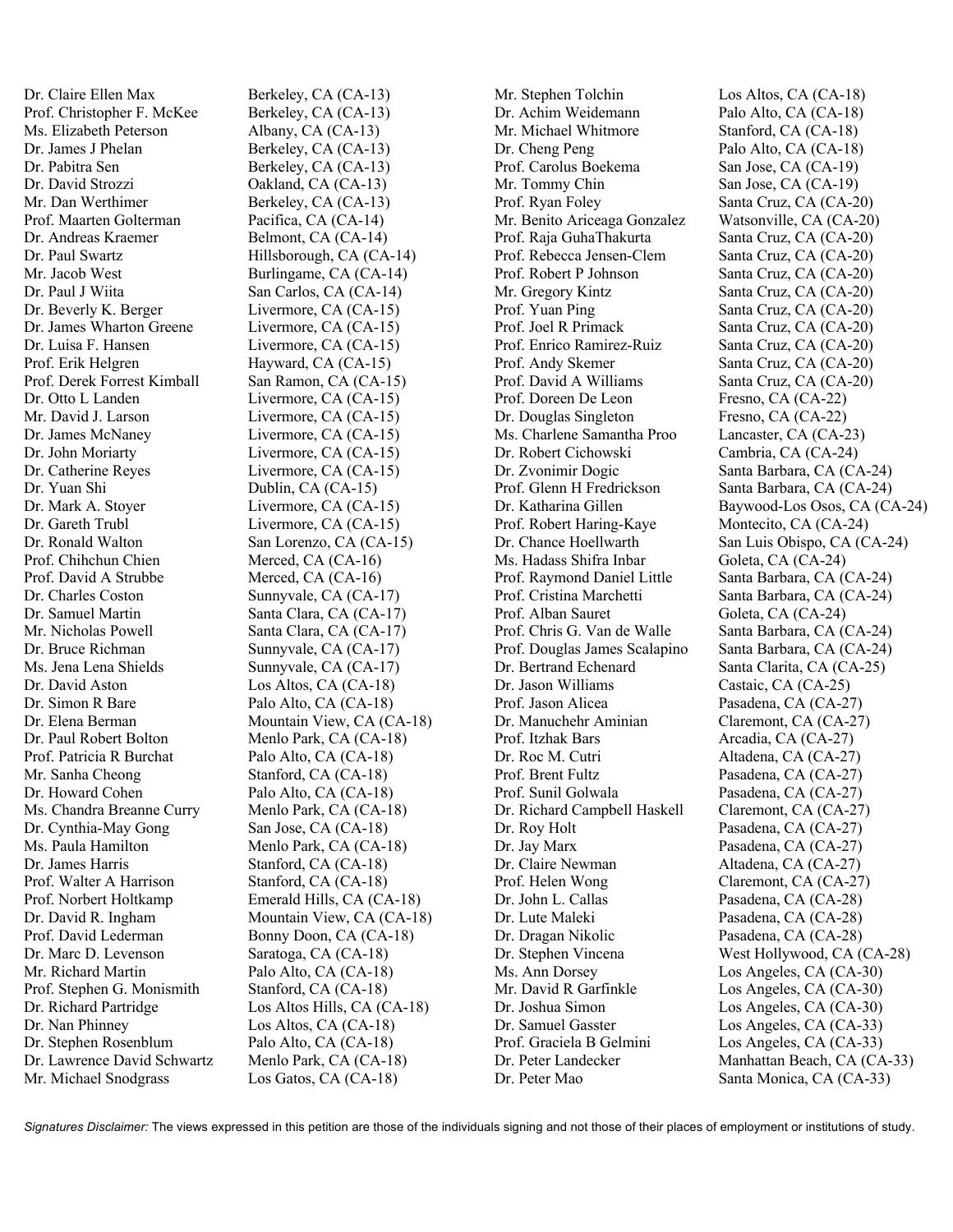Dr. Sandor Reichman Los Angeles, CA (CA-33) Prof. Tommaso Treu Los Angeles, CA (CA-33) Dr. Robert Niederriter Los Angeles, CA (CA-34) Prof. Alexander Kusenko Los Angeles, CA (CA-37) Ms. Sophia Singh Los Angeles, CA (CA-37) Prof. Geoffrey Lovelace Fullerton, CA (CA-39) Prof. Joshua Smith Fullerton, CA (CA-39) Dr. John Fay Riverside, CA (CA-41) Dr. Jing Shi Riverside, CA (CA-41) Dr. Flip Tanedo Riverside, CA (CA-41) Dr. Munson A. Kwok CA (CA-43) Ms. Maya D. Yanez Torrance, CA (CA-43) Prof. Steven Allison Irvine, CA (CA-45) Dr. Sean Dettrick Irvine, CA (CA-45) Prof. Justin Dressel Orange, CA (CA-45) Ms. Ariane Jong Irvine, CA (CA-45) Mr. Manoj Kaplinghat Irvine, CA (CA-45) Dr. Vivian U Irvine, CA (CA-45) Dr. Richard June Abrantes Cypress, CA (CA-47) Mr. David Mann Carlsbad, CA (CA-49) Dr. Patrick Mock Encinitas, CA (CA-49) Prof. Kaixuan Ni San Diego, CA (CA-49) Ms. Marybeth Norgren Del Mar, CA (CA-49) Mr. Kenneth Poggenburg Encinitas, CA (CA-49) Mr. Matthew Heron San Diego, CA (CA-51) Dr. Jeff Bowman San Diego, CA (CA-52) Dr. Vincent Chan Del Mar, CA (CA-52) Dr. Jie Chen San Diego, CA (CA-52) Mr. William Connacher San Diego, CA (CA-52) Ms. Srishti Dasarathy San Diego, CA (CA-52) Dr. Michael K Gilson San Diego, CA (CA-52) Dr. Craig M. Jackson San Diego, CA (CA-52) Mrs. Valerie Kuck Poway, CA (CA-52) Prof. Katja Lindenberg San Diego, CA (CA-52) Dr. Erick R Martinez Loran San Diego, CA (CA-52) Dr. Jose Luis Ortiz San Diego, CA (CA-52) Dr. Doug Paulson San Diego, CA (CA-52) Dr. Jesse Wilson San Diego, CA (CA-52) Dr. Nicholas A. Barber San Diego, CA (CA-53) Prof. Andrew L. Cooksy San Diego, CA (CA-53) Dr. Mario Manuel San Diego, CA (CA-53) Mr. William L. Weeks San Diego, CA (CA-53)

# **Colorado**

Prof. Davor Balzar Dr. Stuart Beaton Dr. Jessica Burnett Mr. William Gerace Prof. Edward R Kinney Prof. Barry Zink

Dr. Michael Vernoy Rancho Palos Verdes (CA-33) Ms. Janet Winter Manhattan Beach, CA (CA-33) Dr. Gaston Tudury Mission Viejo, CA (CA-45) Dr. Ralph S Cooper Laguna Woods, CA (CA-45) Prof. William F. Welsh Lemon Grove, CA (CA-53) Dr. Victor A.J. van Lint San Diego, CA (CA-53)

| Denver, CO (CO-1)    |
|----------------------|
| Littleton, CO (CO-1) |
| Denver, CO (CO-1)    |
| Denver, CO (CO-1)    |
| Denver, CO (CO-1)    |
| Denver, CO (CO-1)    |

Dr. Mark A. Bullock Boulder, CO (CO-2) Prof. Jack O. Burns Boulder, CO (CO-2) Prof. Michael Calkins Boulder, CO (CO-2) Prof. Gang Cao Broomfield, CO (CO-2) Dr. David H Christensen Boulder, CO (CO-2) Dr. Gary Clow Boulder, CO (CO-2) Dr. Peter G Debrunner Morrison, CO (CO-2) Prof. William Fairbank Fort Collins, CO (CO-2) Dr. Noah Finkelstein Boulder, CO (CO-2) Dr. John M Grunsfeld Boulder, CO (CO-2) Ms. Amelia Hankla Boulder, CO (CO-2) Prof. John Harton Fort Collins, CO (CO-2) Prof. Paul Hayne Boulder, CO (CO-2) Dr. Amanda Hendrix Longmont, CO (CO-2) Dr. James T. Hynes Boulder, CO (CO-2) Mr. Jacob R King Lafayette, CO (CO-2) Prof. Diego Krapf Fort Collins, CO (CO-2) Mr. Garrison Linn Boulder, CO (CO-2) Prof. Hope Michelsen Boulder, CO (CO-2) Mr. Justin Niedermeyer Louisville, CO (CO-2) Mr. Zachary Parrott Boulder, CO (CO-2) Dr. Karly Pitman Boulder, CO (CO-2) Mr. Jared Popowski Boulder, CO (CO-2) Prof. Cindy Regal Boulder, CO (CO-2) Dr. Matthew Ross Fort Collins, CO (CO-2) Prof. Thomas R. Schibli Boulder, CO (CO-2) Dr. Anne Verbiscer Nederland, CO (CO-2) Dr. Matthew Wallenstein Fort Collins, CO (CO-2) Dr. Katherine Dagon Longmont, CO (CO-4) Ms. Tara Hickman Yuma, CO (CO-4) Dr. Ned S. Dixon Buena Vista, CO (CO-5) Dr. Svata M Louda Salida, CO (CO-5) Dr. Suresh B. Damle Littleton, CO (CO-6) Ms. Kristen A Richards Centennial, CO (CO-6) Dr. Jose P DIncao Arvada, CO (CO-7) Prof. Kyle G. Leach Golden, CO (CO-7) Dr. Todd Ruskell Arvada, CO (CO-7)

# **Connecticut**

Dr. Alexandros Gianninas Glastonbury, CT (CT-1) Mr. James Andrew Casey-Clyde Windham, CT (CT-2) Prof. Phillip Gould Coventry, CT (CT-2) Dr. Chandrasekhar Roychoudhuri Mansfield, CT (CT-2) Ms. Sarah Stern Norwich, CT (CT-2) Prof. Hector G. Arce Hamden, CT (CT-3) Ms. Jessica Freeze New Haven, CT (CT-3) Prof. Charles Stewart Gillmor Middletown, CT (CT-3) Dr. Yu He New Haven, CT (CT-3) Prof. Candy Hwang New Haven, CT (CT-3)

Dr. Marianne Kipper Woody Creek, CO (CO-3) Prof. Michael Calvisi Colorado Springs, CO (CO-5) Dr. Robert E. Jones Colorado Springs, CO (CO-5) Mr. Mike Nault Woodland Park, CO (CO-5) Dr. Brent Richert Colorado Springs, CO (CO-5) Dr. Charlie Liu Greenwood Village, CO (CO-6) Dr. Naila Al Hasan Golden, CO (CO-7)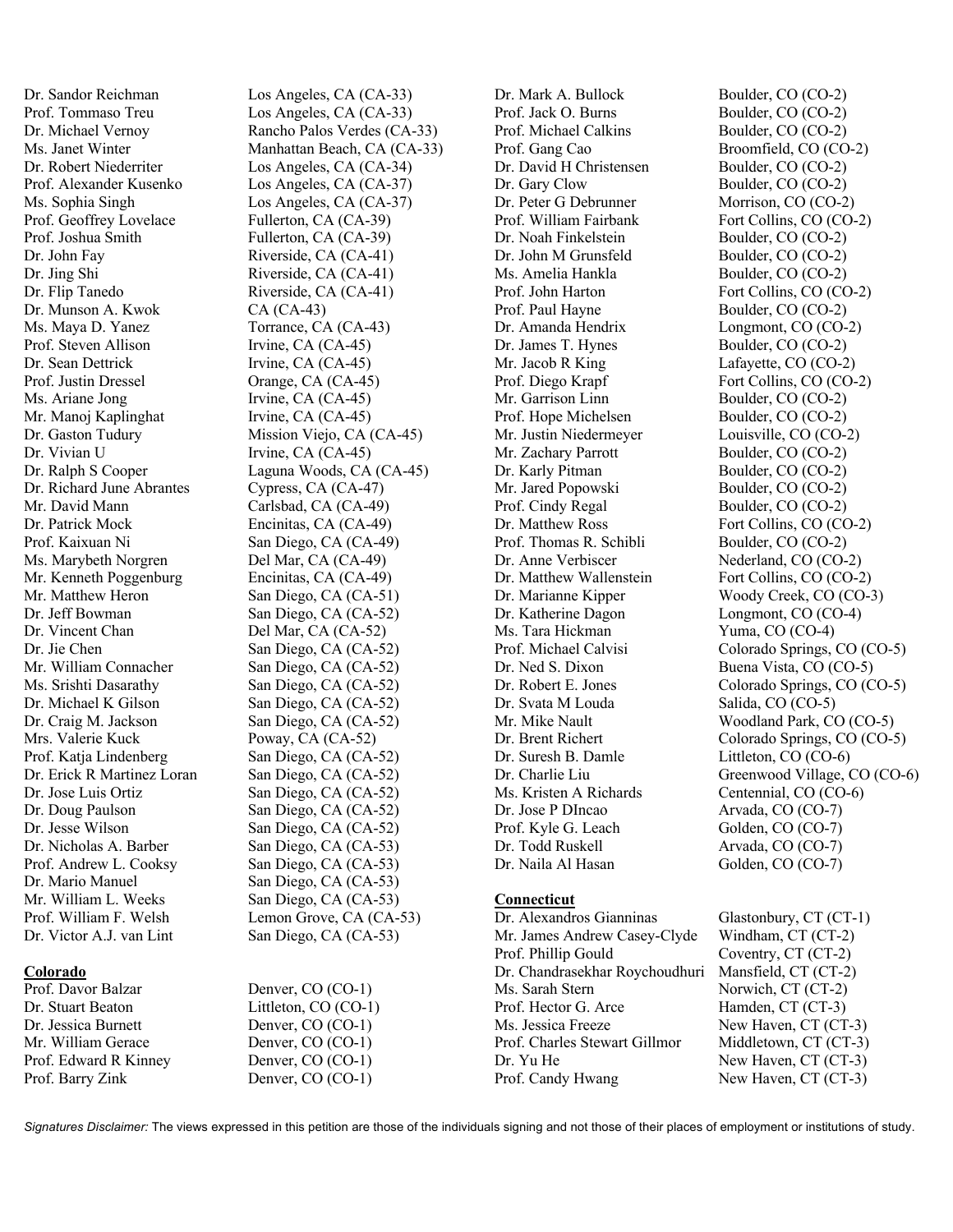Prof. Priyamvada Natarajan New Haven, CT (CT-3) Dr. Judith Bannon Snow Guilford, CT (CT-3) Mr. William Thompson New Haven, CT (CT-3) Ms. Talia Weiss New Haven, CT (CT-3) Prof. John Wettlaufer New Haven, CT (CT-3) Dr. Russell Whitman Ansonia, CT (CT-3) Mr. Todd Downey Monroe, CT (CT-4) Mr. Kyle Ferguson Greenwich, CT (CT-4) Prof. David W. Kraft Bridgeport, CT (CT-4) Dr. Arthur Becker Danbury, CT (CT-5) Dr. Gregg M Gallatin Newtown, CT (CT-5) Prof. Yuriy Garbovskiy New Britain, CT (CT-5) Prof. Virginia W. Noonburg Simsbury, CT (CT-5) Dr. Ken Rodbell Newtown, CT (CT-5) Mr. David Webb New Britain, CT (CT-5)

## **District of Columbia**

## **Delaware**

Dr. Henry Glyde Newark, DE (DE-DE) Dr. Krzysztof Szalewicz Newark, DE (DE-DE) Prof. Norman Wagner Newark, DE (DE-DE)

# **Florida**

Prof. Gregory Boebinger Tallahassee, FL (FL-2) Mr. Ezra Brooker Tallahassee, FL (FL-2) Prof. Louis Cattafesta Tallahassee, FL (FL-2) Dr. Stephen Hill Tallahassee, FL (FL-2) Dr. Kevin Huffenberger Tallahassee, FL (FL-2) Dr. Alan G. Marshall Tallahassee, FL (FL-2) Dr. Wan Kyu Park Tallahassee, FL (FL-2) Dr. Hundreds Rao Ocala, FL (FL-2) Dr. Stanley Tozer Tallahassee, FL (FL-2) Prof. Ingo Wiedenhoever Tallahassee, FL (FL-2) Dr. Peng Xiong Tallahassee, FL (FL-2) Mr. Eric C Fonseca Gainesville, FL (FL-3) Prof. Richard Hennig Gainesville, FL (FL-3) Prof. Peter Hirschfeld Gainesville, FL (FL-3) Prof. Yoonseok Lee Gainesville, FL (FL-3) Dr. Guenakh Mitselmakher Gainesville, FL (FL-3) Dr. George Privon Gainesville, FL (FL-3) Dr. Stuart Chalk Jacksonville, FL (FL-4) Dr. Lev Gasparov Jacksonville, FL (FL-4)

Prof. Derek Boyd Washington, DC (DC-DC) Prof. Zackaria Chacko Washington, DC (DC-DC) Prof. Rhonda Dzakpasu Washington, DC (DC-DC) Dr. Donald P Fahey Washington, DC (DC-DC) Dr. Kyle Helson Washington, DC (DC-DC) Prof. Louise A Raphael Washington, DC (DC-DC)<br>Dr. Csilla Szabo-Foster Washington, DC (DC-DC) Washington, DC (DC-DC) Ms. Michelle Wyman Washington, DC (DC-DC)

Dr. Alan Bleier Hockessin, DE (DE-DE) Dr. Matthew Doty Hockessin, DE (DE-DE) Dr. Robert Bruce Frye Bethany Beach, DE (DE-DE) Dr. Paul Nielsen Wilmington, DE (DE-DE)

Prof. Luis Balicas Tallahassee, FL (FL-2)

Mr. Kyle Andrew Taylor Atlantic Beach, FL (FL-4) Prof. Todd Adams Tallahassee, FL (FL-5) Dr. Rufina Alamo Tallahassee, FL (FL-5) Prof. Susan K Blessing Tallahassee, FL (FL-5) Dr. Barry Richard Boerner Tallahassee, FL (FL-5) Dr. Scott Hannahs Tallahassee, FL (FL-5) Mr. Ryan Kim Tallahassee, FL (FL-5) Mr. Sean Stafford Tallahassee, FL (FL-5) Dr. Nora Underwood Tallahassee, FL (FL-5) Dr. David P Gluch Deland, FL (FL-6) Dr. Demetrios Christodoulides Orlando, FL (FL-7) Prof. Peter Delfyett Chuluota, FL (FL-7) Dr. Yanga Fernandez Winter Park, FL (FL-7) Dr. Michael Kinzel Oviedo, FL (FL-7) Mr. Adam LaMee Winter Park, FL (FL-7) Dr. Stephen M Wolfe Lake Mary, FL (FL-7) Dr. Terry D. Oswalt Melbourne, FL (FL-8) Dr. Philip Lau Poinciana, FL (FL-9) Dr. DK Weerasinghe Winter Haven, FL (FL-9) Prof. Romeel Davé Apopka, FL (FL-10) Dr. Elizabeth Nelson Orlando, FL (FL-10) Mr. Ian Steer Doctor Phillips, FL (FL-10) Dr. Joan F. Etzweiler Crystal River, FL (FL-11) Dr. Anne J Cox Clearwater, FL (FL-13) Prof. Robert S. Hov Tampa, FL (FL-14) Dr. Andrew Kramer Tampa, FL (FL-14) Mr. Antonino Travia Tampa, FL (FL-14) Dr. Russell W Dreyfus Sarasota, FL (FL-16) Dr. Yusuf Bhagat Lakeland, FL (FL-17) Dr. Frederic C Henn Venice, FL (FL-17) Prof. Lawrence P Staunton North Port, FL (FL-17) Dr. John S Lechaton Englewood, FL (FL-17) Ms. Alice Hudson Jupiter, FL (FL-18) Dr. Michael Fauerbach Fort Myers, FL (FL-19) Dr. John Kominoski Miami, FL (FL-26) Ms. Katherine Bennett Palmetto Bay, FL (FL-27) Prof. Joshua Cohn Miami, FL (FL-27) Mr. Jonathan Tabares Miami, FL (FL-27)

# **Georgia**

Dr. Faustina Lee Smith Savannah, GA (GA-1) Dr. Kevin Joseph Ludwick Lagrange, GA (GA-3) Ms. Mahajabin Rahman Decatur, GA (GA-4) Prof. David S Citrin Atlanta, GA (GA-5) Mr. Andrew Couperus Atlanta, GA (GA-5) Dr. Todd Henry Atlanta, GA (GA-5) Dr. Creston D. Herold Atlanta, GA (GA-5) Dr. Amy J Lovell Decatur, GA (GA-5) Prof. Steven T Manson Decatur, GA (GA-5) Dr. Ronald E. Mickens Atlanta, GA (GA-5) Prof. Victoria Powers Atlanta, GA (GA-5) Mr. Shantanu Soumya Atlanta, GA (GA-5) Prof. Valerie M. Thomas Atlanta, GA (GA-5)

Dr. John Hart McAdoo Fernandina Beach, FL (FL-4) Dr. William Craig Harrison Boynton Beach, FL (FL-21) Dr. Bernard V Khoury Boynton Beach, FL (FL-21)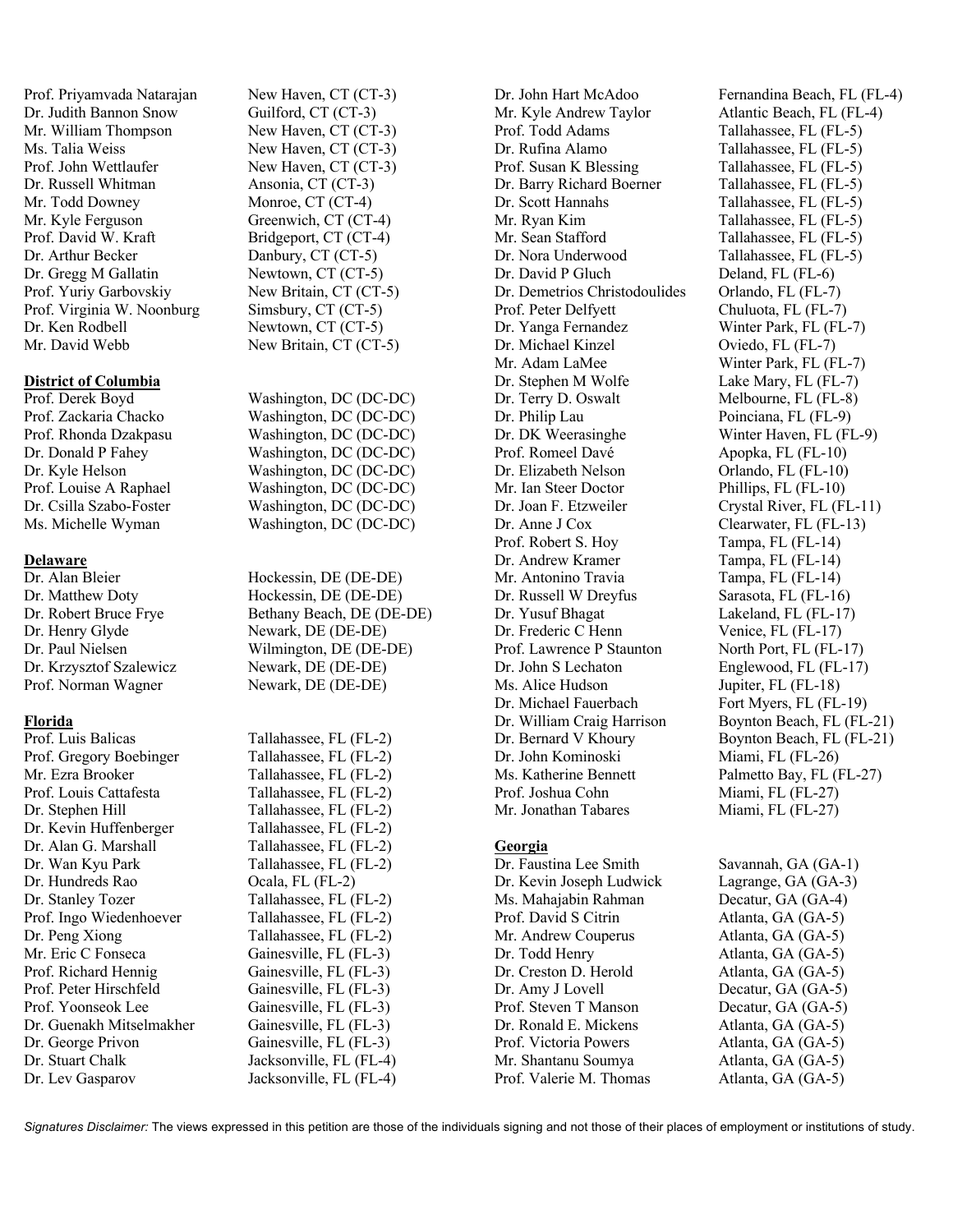Prof. Rick Trebino Atlanta, GA (GA-5) Dr. Mustafa Usta Atlanta, GA (GA-5) Prof. Eric R. Weeks Decatur, GA (GA-5) Prof. Misty Bentz Atlanta, GA (GA-6) Dr. Thomas Oomman Alpharetta, GA (GA-6) Mr. Zhuomin Zhang Marietta, GA (GA-6) Dr. Laura Gray Doraville, GA (GA-7) Dr. Constantine Yannouleas Buford, GA (GA-7) Prof. Martha Leake Valdosta, GA (GA-8) Prof. David P. Landau Bogart, GA (GA-10) Ms. Cynthia Tope Athens, GA (GA-10)

## **Guam**

#### **Hawaii**

Prof. Nader Haghighipour Honolulu, HI (HI-1) Prof. Xerxes Tata Honolulu, HI (HI-1) Prof. Frederick A. Harris Kailua, HI (HI-2) Dr. Rosalie McGurk Waimea, HI (HI-2)

# **Iowa**

Prof. Gregory Howes Iowa City, IA (IA-2) Dr. Philip Kaaret Iowa City, IA (IA-2) Mr. Dale Stille Iowa City, IA (IA-2) Dr. Ravitej Uppu Iowa City, IA (IA-2) Dr. John Guy Lajoie Ankeny, IA (IA-3) Dr. Paul C. Canfield Ames, IA (IA-4) Prof. T J Dolan Ionia, IA (IA-4)

## **Idaho**

Dr. Ehab Marii Meridian, ID (ID-1) Mr. William A. Weygint Donnelly, ID (ID-1) Prof. Brian Jackson Boise, ID (ID-2) Dr. Courtney Jenkins Pocatello, ID (ID-2) Dr. Joshua Pak Pocatello, ID (ID-2) Dr. Randy K Rannow Boise, ID (ID-2) Dr. John Tanner Idaho Falls, ID (ID-2) Dr. Dmitri Tenne Boise, ID (ID-2)

#### **Illinois**

Dr. Bradford Benson Chicago, IL (IL-1) Dr. Steven Cannon Chicago, IL (IL-1) Dr. Walter E. Massey Chicago, IL (IL-1) Dr. Gabriel Hose Chicago, IL (IL-1) Prof. Daniel Kaplan Chicago, IL (IL-1) Prof. Hassan Nagib Chicago, IL (IL-1) Dr. Richard C Pardo Chicago, IL (IL-1) Prof. Gordon P. Ramsey Frankfort, IL (IL-1) Prof. Mark Schlossman Chicago, IL (IL-1)

Dr. David S. Gottfried Sandy Springs, GA (GA-6) Mr. Ryan Parkhill Locust Grove, GA (GA-10)

Dr. Terry J. Donaldson Mangilao, GU (GU-GU)

Mr. Nicholas Leonard Cedar Rapids, IA (IA-1) Prof. Klaus R Bartschat West Des Moines, IA (IA-3) Dr. James P Vary West Des Moines, IA (IA-3) Dr. John W Zwart Sioux Center, IA (IA-4)

Prof. Jeff Terry Chicago, IL (IL-1) Ms. Laura Watkins Chicago, IL (IL-1) Mr. Joshua Zuchniarz Dolton, IL (IL-2) Dr. Katherine Harmon Lemont, IL (IL-3) Dr. Sarvjit D. Shastri Orland Park, IL (IL-3) Prof. Cristian Huepe Chicago, IL (IL-4) Dr. Ryan Roussel Chicago, IL (IL-4) Prof. Donald Wink Berwyn, IL (IL-4) Mr. James Dragan Chicago, IL (IL-5) Mr. David R. Inman Chicago, IL (IL-5) Dr. Yoav Kashiv Chicago, IL (IL-5) Mr. Hector Manuel Lopez Rios Chicago, IL (IL-5) Dr. RobertA Rosenstein Chicago, IL (IL-5) Prof. Savdeep Sethi Chicago, IL (IL-5) Dr. Donald A Edwards St. Charles, IL (IL-6) Dr. Herbert Golinkin Naperville, IL (IL-6) Dr. Joseph Kozminski Naperville, IL (IL-6) Dr. Richard L. Talaga Clarendon Hills, IL (IL-6) Dr. James Pivarski Oak Park, IL (IL-7) Mr. John M Porterfield Oak Park, IL (IL-7) Ms. Lisa Lin Schaumburg, IL (IL-8) Ms. Olivia Bitcon Des Plaines, IL (IL-9) Mr. Chase Brisbois Evanston, IL (IL-9) Prof. Stephen H. Carr Evanston, IL (IL-9) Dr. Bala Chaudhary Skokie, IL (IL-9) Claude-Andre Faucher-Giguere Evanston, IL (IL-9) Prof. Franz M. Geiger Evanston, IL (IL-9) Mr. William Halperin Evanston, IL (IL-9) Dr. Mark Hammergren Evanston, IL (IL-9) Daniel Timothy Hickox-Young Chicago, IL (IL-9) Mr. Russell Johnson Wilmette, IL (IL-9) Prof. Zafra Lerman Evanston, IL (IL-9) Dr. Cris Montoya Chicago, IL (IL-9) Mr. Jovan J Nelson Evanston, IL (IL-9) Dr. Christopher Nicholas Evanston, IL (IL-9) Prof. Fred Rasio Wilmette, IL (IL-9) Mr. Peter Seegers Evanston, IL (IL-9) Prof. Carlo U. Segre Evanston, IL (IL-9) Dr. Aliza Steurer Park Ridge, IL (IL-9) Mr. Warren Weisberg Evanston, IL (IL-9) Dr. Eric Weitz Evanston, IL (IL-9) Ms. Emma Rosa Zajdela Evanston, IL (IL-9) Mr. Jerry Ehlers Lake Villa, IL (IL-10) Dr. Jeremiah Hubbard Highland Park, IL (IL-10) Dr. Slav Stepanovich Des Plaines, IL (IL-10) Dr. Paul Wiedeman Deerfield, IL (IL-10) Dr. David M Berg Aurora, IL (IL-11) Ms. Sandra Greco Woodridge, IL (IL-11) Dr. Christopher L Marshall Naperville, IL (IL-11) Prof. Gordon Baym Urbana, IL (IL-13) Prof. David Cahill Champaign, IL (IL-13) Dr. Lance Cooper Champaign, IL (IL-13)

Prof. Melvyn Shochet Chicago, IL (IL-1) Dr. Christopher Tweddle University Park, IL (IL-2) Mr. Robert C Webber Western Springs, IL (IL-3) Dr. Volker Rose Downers Grove, IL (IL-11)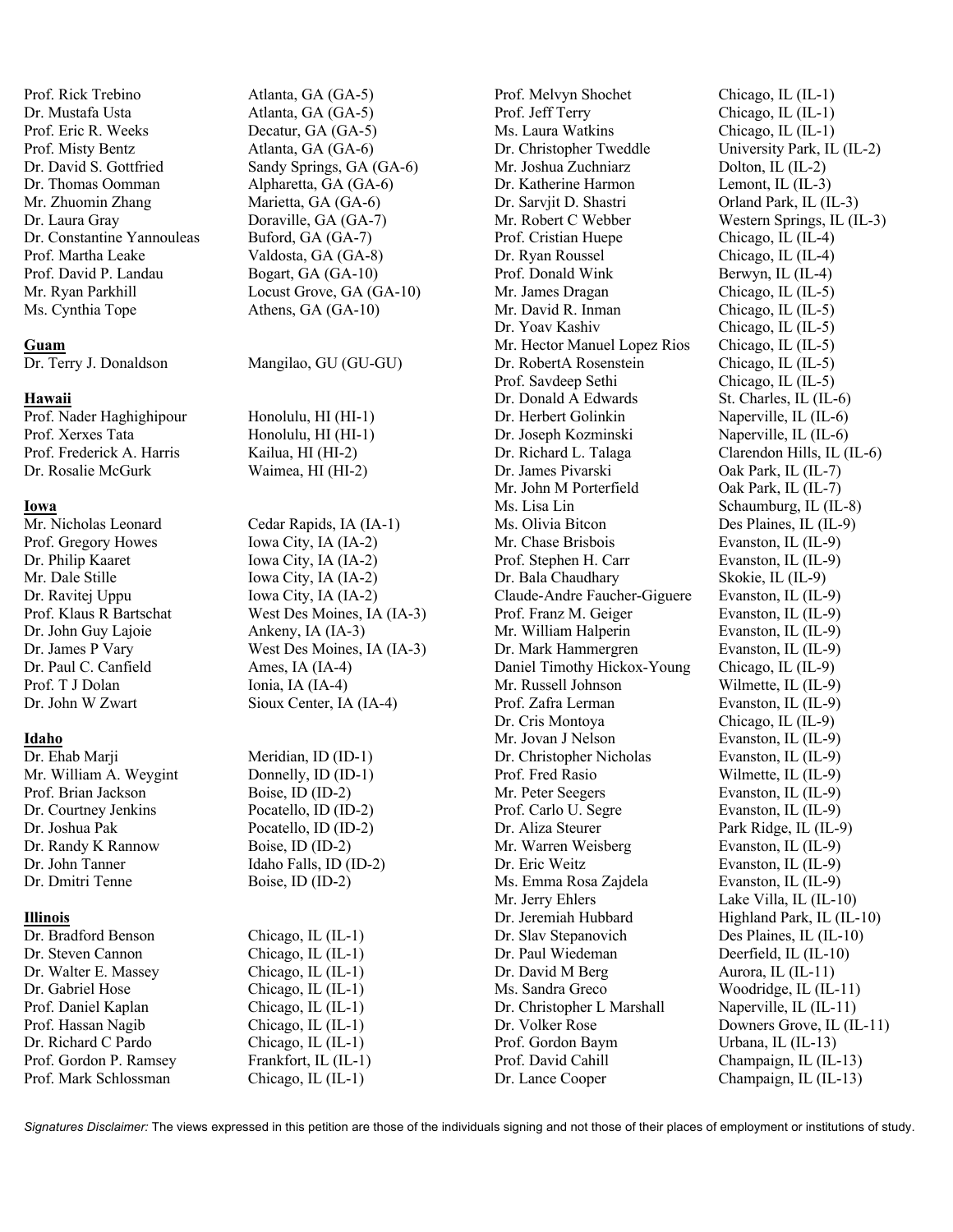Prof. Brian DeMarco Urbana, IL (IL-13) Prof. Dana D. Dlott Champaign, IL (IL-13) Mrs. Celia Mathews Elliott Champaign, IL (IL-13) Prof. Eduardo Fradkin Urbana, IL (IL-13) Mr. Michael Highman Urbana, IL (IL-13) Prof. Axel Hoffmann Champaign, IL (IL-13) Ms. Sonali Joshi Urbana, IL (IL-13) Prof. Jean-Pierre Leburton Urbana, IL (IL-13) Prof. Anthony James Leggett Urbana, IL (IL-13) Prof. Mark Neubauer Urbana, IL (IL-13) Dr. Martin Ostoja-Starzewski Champaign, IL (IL-13) Dr. Saeed Pegahan Champaign, IL (IL-13) Prof. Grosse Perdekamp Urbana, IL (IL-13) Ms. Marjorie Bardeen Warrenville, IL (IL-14) Dr. Mattia Checchin Batavia, IL (IL-14) Dr. John Marriner Batavia, IL (IL-14) Dr. Zein-Eddine Meziani Naperville, IL (IL-14) Dr. Nicholas Pohlman Geneva, IL (IL-14) Dr. Vyacheslav Yakovlev Batavia, IL (IL-14) Dr. Charles N Brown Geneva, IL (IL-14) Dr. Nathan Frank East Moline, IL (IL-17) Mr. Richard Rogers Andalusia, IL (IL-17) Dr. Esteban D. Araya Macomb, IL (IL-18)

#### **Indiana**

Prof. Donald D. Koetke Valparaiso, IN (IN-1) Dr. Julie Peller Chesterton, IN (IN-1) Dr. Dan Bardayan Granger, IN (IN-2) Dr. Manoel Couder Mishawaka, IN (IN-2) Prof. Boldizsar Janko Notre Dame, IN (IN-2) Prof. Randal Ruchti South Bend, IN (IN-2) Prof. Rebecca A Surman Notre Dame, IN (IN-2) Prof. Ali Bramson West Lafayette, IN (IN-4) Prof. Gabor Csathy West Lafayette, IN (IN-4) Dr. Alexei S Lagoutchev West Lafayette, IN (IN-4) Dr. Yuli Lyanda Geller West Lafayette, IN (IN-4) Prof. Ernesto E. Marinero West Lafayette, IN (IN-4) Prof. Oana Malis West Lafayette, IN (IN-4) Ms. Yiqun Zhang Lafayette, IN (IN-4) Dr. David Barnekow Fishers, IN (IN-5) Prof. Roland Roeder Indianapolis, IN (IN-5) Dr. Thomas Steiman-Cameron Indianapolis, IN (IN-5) Dr. Chris B Nelson Muncie, IN (IN-6) Dr. Carl C Cowen Indianapolis, IN (IN-7) Mr. Christopher Dona Indianapolis, IN (IN-7) Mr. Ralph Leonard Loker Indianapolis, IN (IN-7) Dr. Bogdan Nica Indianapolis, IN (IN-7) Ms. Laura Chamness Evansville, IN (IN-8)<br>Dr. Joshua Holden Terre Haute, IN (IN-8) Ms. Erin Ewart Bloomington, IN (IN-9) Prof. Herbert A. Fertig Bloomington, IN (IN-9) Prof. Jay T. Lennon Bloomington, IN (IN-9) Mr. Frederick Luehring Bloomington, IN (IN-9) Mr. Mark Messier Bloomington, IN (IN-9) Prof. William Michael Snow Bloomington, IN (IN-9)

Urbana, IL (IL-13)

Terre Haute, IN (IN-8)

Prof. Paul Sokol Bloomington, IN (IN-9) Dr. Edward Stephenson Bloomington, IN (IN-9) Dr. Scott Wissink Bloomington, IN (IN-9)

#### **Kansas**

Mr. Patrick Milham Salina, KS (KS-1) Dr. Bharat Ratra Manhattan, KS (KS-1) Mr. Brad Buecker Lawrence, KS (KS-2) Prof. Wai-Lun Chan Lawrence, KS (KS-2) Prof. Hume A. Feldman Lawrence, KS (KS-2) Mr. Mohammad Ful Hossain Seikh Lawrence, KS (KS-2) Dr. Brian Thomas Topeka, KS (KS-2) Mr. Agwu Ejibe Wichita, KS (KS-4) Dr. Terrance Figy Andover, KS (KS-4) Dr. Paul Rillema Wichita, KS (KS-4)

#### **Kentucky**

Prof. Bruce Rodenborn Danville, KY (KY-2) Dr. Natalie Christian Louisville, KY (KY-3) Dr. David N Brown Louisville, KY (KY-4) Mr. Mike Guthrie Crestwood, KY (KY-4) Dr. Christopher Crawford Lexington, KY (KY-6) Prof. Jason Fry Richmond, KY (KY-6) Prof. Ribhu Kaul Lexington, KY (KY-6) Dr. Troy Messina Berea, KY (KY-6)

## **Louisiana**

Dr. Juliana D'Andrilli Houma, LA (LA-1) Dr. Matthew Escarra New Orleans, LA (LA-1) Dr. Brian Roberts Houma, LA (LA-1) Mr. Samuel Eldon Bliesner New Orleans, LA (LA-2) Mr. Mark Harrison New Orleans, LA (LA-2) Dr. August A Gallo Lafayette, LA (LA-3) Dr. Mette Gaarde Baton Rouge, LA (LA-6)

## **Massachusetts**

Dr. Mark Anthony Hinsdale, MA (MA-1) Prof. Herbert Bernstein Amherst, MA (MA-2) Ms. Evelyn Beaury **Amherst**, MA (MA-2) Dr. Daniela Calzetti Amherst, MA (MA-2) Dr. Ashley Carter Amherst, MA (MA-2) Dr. Kristen DeAngelis Amherst, MA (MA-2) Dr. Michael Dimitriyev Amherst, MA (MA-2) Dr. Katherine Follette Amherst, MA (MA-2) Prof. Jonathan R Friedman Amherst, MA (MA-2) Dr. Chandan Ghosh Amherst, MA (MA-2) Dr. Judith Giordan Pelham, MA (MA-2) Prof. Harvey Gould Worcester, MA (MA-2) Dr. David Hanneke Amherst, MA (MA-2) Dr. Martha S. Hanner Amherst, MA (MA-2)

Prof. Steven Gibson Bowling Green, KY (KY-2) Dr. David Hartman Bowling Green, KY (KY-2)

Dr. Catherine Kealhofer Williamstown, MA (MA-1) Dr. Min S. Yun Longmeadow, MA (MA-1) Dr. Christine von Renesse Williamsburg, MA (MA-1) Prof. Bruce Hawkins Northampton, MA (MA-2)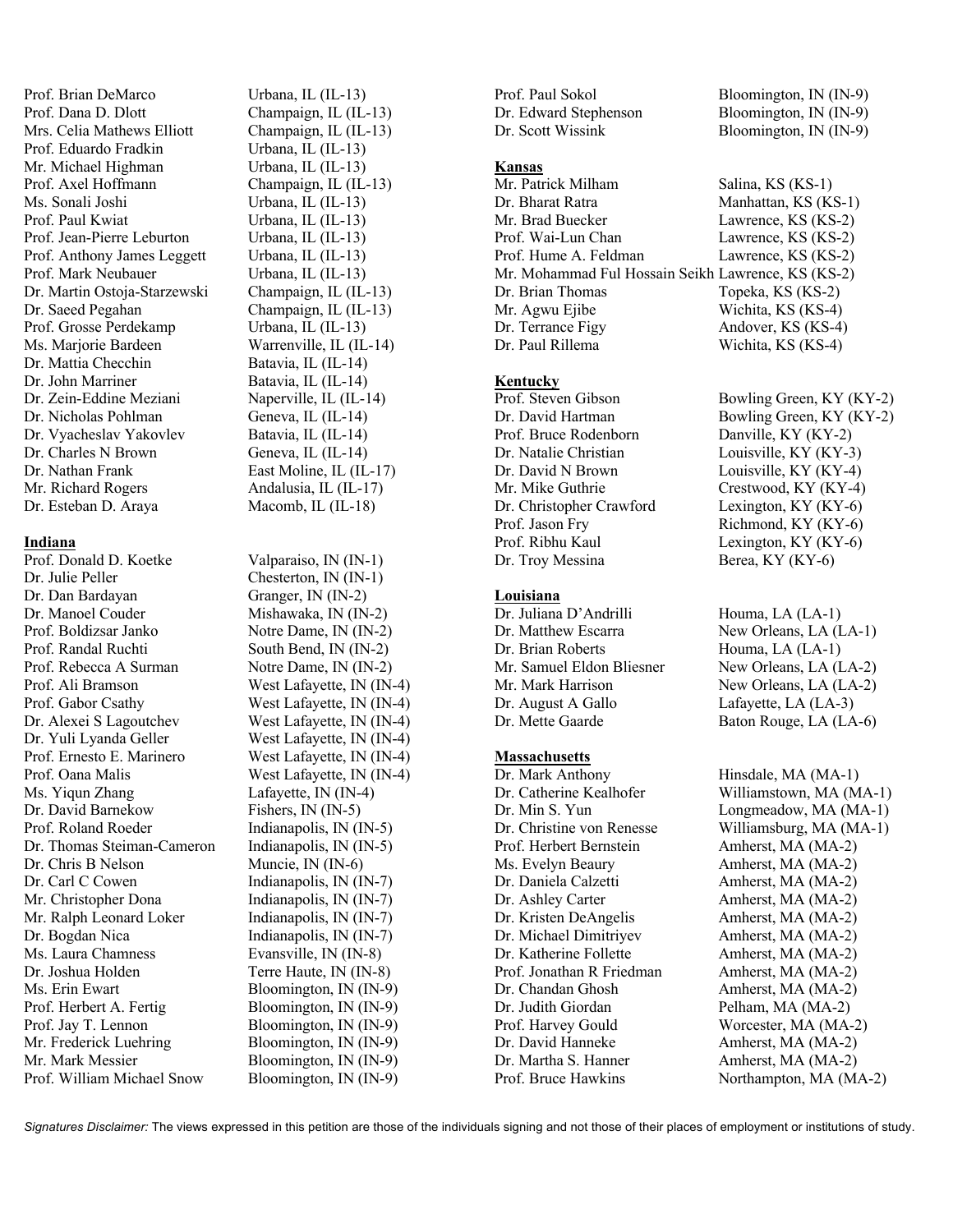Dr. William M. Irvine Leverett, MA (MA-2) Dr. Sean Linden Amherst, MA (MA-2) Dr. Douglas T Petkie Worcester, MA (MA-2) Dr. Andrea Pocar Amherst, MA (MA-2) Mr. Monroe Rabin Amherst, MA (MA-2) Prof. Thomas P Russell Amherst, MA (MA-2) Dr. Stephen E Schneider Sunderland, MA (MA-2) Prof. Boris Svistunov Amherst, MA (MA-2) Prof. Todd Tripp Amherst, MA (MA-2) Dr. Arthur Williams Princeton, MA (MA-2) Prof. Stephane Y Willocq Amherst, MA (MA-2) Prof. Shuang Zhou Amherst, MA (MA-2) Dr. Steven K. Brierley Westford, MA (MA-3) Mr. George Gordon Concord, MA (MA-3) Dr. Robert L. Huguenin Groton, MA (MA-3) Prof. Gareth Huw McKinley Acton, MA (MA-3) Mr. Tim Onasch Westford, MA (MA-3) Prof. Viktor A Podolskiy Westford, MA (MA-3) Dr. Robert J. Schneider Acton, MA (MA-3) Dr. David Shoemaker Acton, MA (MA-3) Mr. Mark A. Tracy Concord, MA (MA-3) Dr. Heidi Vollmer-Snarr Concord, MA (MA-3) Dr. Gordon Weast Harvard, MA (MA-3) Prof. Gregory Alan A Newton, MA (MA-4) Prof. Kenneth Breuer Newton, MA (MA-4) Dr. Chiping Chen Needham, MA (MA-4) Prof. David K. Campbell Brookline, MA (MA-4) Prof. Morton Z. Hoffman Norton, MA (MA-4) Dr. Kenneth Lane Brookline, MA (MA-4) Dr. Nelson R Lipshutz Newton, MA (MA-4) Dr. Heidi Nepf Newton, MA (MA-4) Dr. Kasso Okoudjou Brookline, MA (MA-4) Prof. Thomas Powers Needham, MA (MA-4) Dr. Jeffrey B Sokoloff Brookline, MA (MA-4) Mr. Bala Sundaram Sharon, MA (MA-4) Dr. Petros Argyres Lexington, MA (MA-5) Dr. Timothy Atherton Medford, MA (MA-5) Dr. John Baskey Lexington, MA (MA-5) Dr. John H Baskey Lexington, MA (MA-5) Miss Laura E. Brandt Cambridge, MA (MA-5) Prof. Ruth Charney Lexington, MA (MA-5) Prof. Bruno Coppi Winchester, MA (MA-5) Mr. Ray R Crittenden Cambridge, MA (MA-5) Dr. Vesal Dini Medford, MA (MA-5) Prof. Linda Doerrer Cambridge, MA (MA-5) Prof. Robert W Field Belmont, MA (MA-5) Mr. John R Frank Cambridge, MA (MA-5) Mx. Andi Rabea Gray Medford, MA (MA-5) Dr. Mark Gurwell Belmont, MA (MA-5) Dr. Bertrand I Halperin Arlington, MA (MA-5) Prof. Matthew Headrick Waltham, MA (MA-5) Prof. Scott A Hughes Arlington, MA (MA-5) Dr. Lloyd Kannenberg Weston, MA (MA-5) Prof. Wolfgang Ketterle Belmont, MA (MA-5)

Prof. Varghese Mathai Northampton, MA (MA-2) Prof. Kun-Ta Wu Westborough, MA (MA-2)

Dr. Vinothan N. Manoharan Cambridge, MA (MA-5) Dr. Paul Nulsen Cambridge, MA (MA-5) Prof. Thomas C Pochapsky Arlington, MA (MA-5) Dr. Robert D. Reasenberg Lexington, MA (MA-5) Prof. Robert P. Redwine Belmont, MA (MA-5) Prof. Timothy Roach Cambridge, MA (MA-5) Dr. Martin Rommel Lexington, MA (MA-5) Dr. Prashant Sharma Lexington, MA (MA-5) Mr. Alan J. Strauss Lexington, MA (MA-5) Prof. Vivishek Sudhir Cambridge, MA (MA-5) Prof. Robert W. Hendricks Peabody, MA (MA-6) Dr. Joe Bedree Boston, MA (MA-7) Prof. Irmgard Bischofberger Cambridge, MA (MA-7) Dr. Aaron Buikema Cambridge, MA (MA-7) Dr. Luke Colin Gene Govia Somerville, MA (MA-7) Ms. Grace Hall Somerville, MA (MA-7) Dr. Boris Hasselblatt Somerville, MA (MA-7) Prof. Patrick Lee Cambridge, MA (MA-7) Prof. Hong Liu Cambridge, MA (MA-7) Dr. Alessandro Lodesani Cambridge, MA (MA-7) Dr. Arthur McClelland Somerville, MA (MA-7) Dr. Jagadeesh S. Moodera Somerville, MA (MA-7) Ms. Tiffany Nichols Somerville, MA (MA-7) Dr. Abhay Ram Cambridge, MA (MA-7) Prof. Andrew Seredinski Boston, MA (MA-7) Prof. Iain Stewart Cambridge, MA (MA-7) Dr. Dhavala Suri Cambridge, MA (MA-7) Prof. Jesse Thaler Cambridge, MA (MA-7) Prof. Vladan Vuletic Cambridge, MA (MA-7) Dr. Stephen Arnason Dorchester, MA (MA-8) Mr. Brian DAmico Braintree, MA (MA-8) Prof. Jerome Friedman Boston, MA (MA-8) Prof. Edw. S. Ginsberg Boston, MA (MA-8) Dr. Ralf Heilmann Dedham, MA (MA-8) Dr. Frederick W Martin Dedham, MA (MA-8) Dr. Jeffrey Steinfeld Boston, MA (MA-8) Dr. Alexey Tonyushkin Quincy, MA (MA-8) Prof. Robert Fisher Dartmouth, MA (MA-9) Dr. Rudolf Ludeke Falmouth, MA (MA-9) Mr. David MacAdam Chatham, MA (MA-9) Ms. Katie Rink Fairhaven, MA (MA-9) **Maryland** Mr. Bjorn Emonts Towson, MD (MD-2) Dr. Angela R. Sherman Parkville, MD (MD-2) Dr. Edward Stuebing Towson, MD (MD-2)

Dr. Kate P. Kirby Cambridge, MA (MA-5)

Prof. Steven Anlage Laurel, MD (MD-3) Dr. Jonathan Bagger Baltimore, MD (MD-3) Dr. Alan DeSilva Ashton-Sandy Spring (MD-3) Dr. Joseph Di Rienzi Parkville, MD (MD-3) Prof. Karen A Flack Annapolis, MD (MD-3) Dr. JA Grier Columbia, MD (MD-3) Mr. Marc Kamionkowski Baltimore, MD (MD-3) Prof. Charles Meneveau Baltimore, MD (MD-3) Prof. Helene F. Perry Baltimore, MD (MD-3)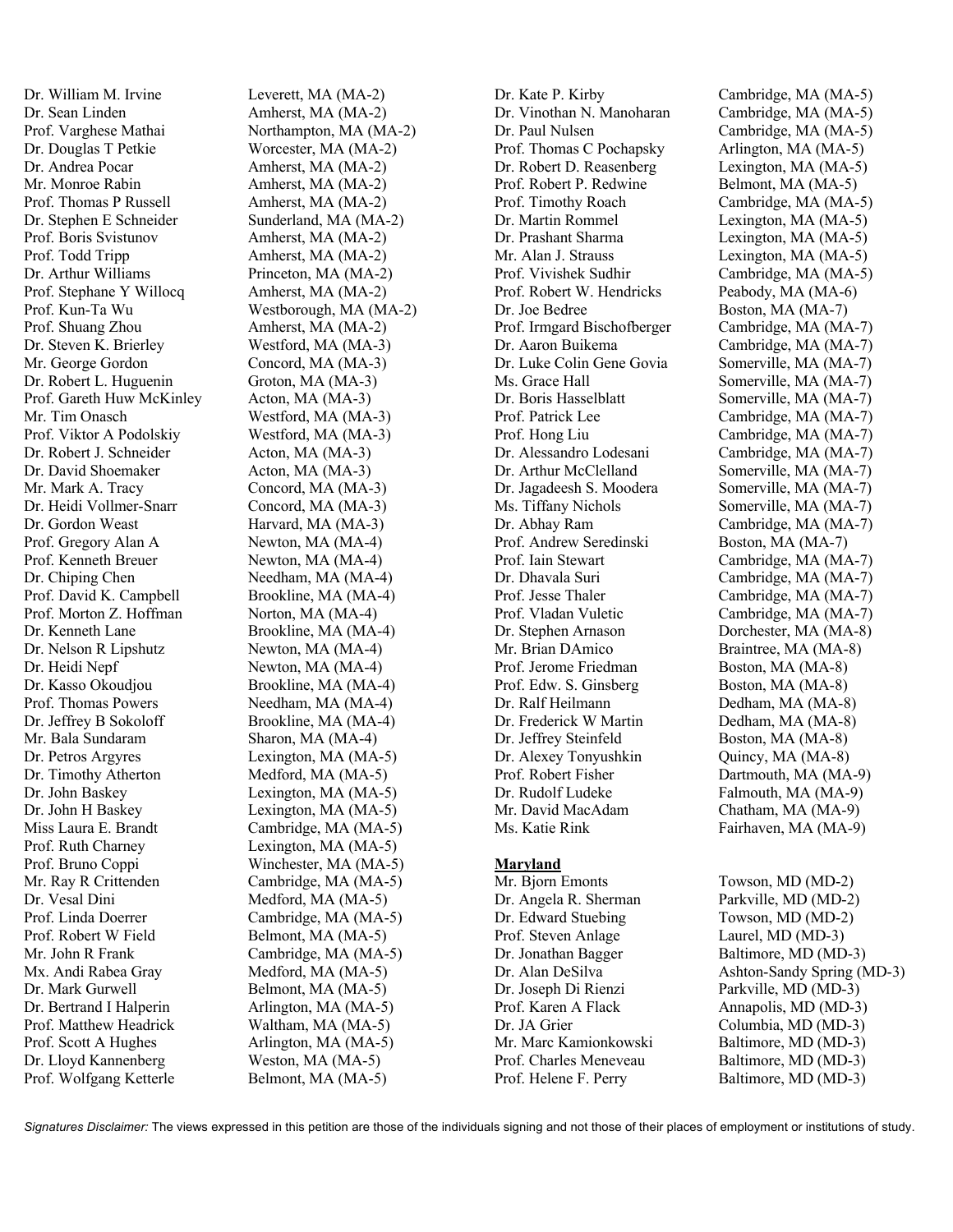Dr. Floyd Stecker Silver Spring, MD (MD-3) Prof. Rosemary F Wyse Baltimore, MD (MD-3) Ms. Batoul Banihashemi Adelphi, MD (MD-4) Dr. Robert E. Throckmorton Hyattsville, MD (MD-4) Dr. John Cumings College Park, MD (MD-5) Mr. Sudeep Dutta Glenn Dale, MD (MD-5) Dr. Richard L. Greene College Park, MD (MD-5) Dr. Joshua Grossman Leonardtown, MD (MD-5) Dr. Elizabeth Hays Greenbelt, MD (MD-5) Prof. Kara Hoffman Hyattsville, MD (MD-5) Prof. Howard Milchberg College Park, MD (MD-5) Prof. Yunseong Nam College Park, MD (MD-5) Prof. Raymond J Phanauf College Park, MD (MD-5) Dr. Daniel J. Pisano Edgewater, MD (MD-5) Prof. Peter S. Shawhan College Park, MD (MD-5) Dr. Jean Hebb Swank College Park, MD (MD-5) Prof. YuHuang Wang College Park, MD (MD-5) Mr. Norman B. Belecki Derwood, MD (MD-6) Dr. Martin Haber Gaithersburg, MD (MD-6) Prof. Wendell T Hill Potomac, MD (MD-6) Dr. Franz Klein North Potomac, MD (MD-6) Dr. David M. Nelson Frostburg, MD (MD-6) Dr. Donald C Shapeo Rockville, MD (MD-6) Dr. Marlou Slot Gaithersburg, MD (MD-6) Dr. Mark T Stollberg Gaithersburg, MD (MD-6) Dr. Barry N Taylor Rockville, MD (MD-6) Prof. YuYe J. Tong Gaithersburg, MD (MD-6) Dr. Heman Gharibnejad Gaithersburg, MD (MD-6) Dr. Richard C. Benson Highland, MD (MD-7) Mr. Jacob Diamond Baltimore, MD (MD-7) Dr. Timothy A. Livengood Columbia, MD (MD-7) Dr. Zachary Nasipak Baltimore, MD (MD-7) Dr. Erol Oktay Columbia, MD (MD-7) Dr. Robert E Terry Columbia, MD (MD-7) Dr. Diane Wong Butler, MD (MD-7) Dr. John F. Clarke Bethesda, MD (MD-8) Dr. Frederica Darema Bethesda, MD (MD-8) Prof. Theodore L Einstein Silver Spring, MD (MD-8) Dr. Lori Feaga Sykesville, MD (MD-8) Dr. Robert J. Gottschall Bethesda, MD (MD-8) Prof. Christopher Jarzynski Bethesda, MD (MD-8) Dr. Philip Lippel Bethesda, MD (MD-8) Dr. Karen R. Lips Silver Spring, MD (MD-8) Dr. Pallavi Patil Bethesda, MD (MD-8) Prof. Matthew Pelton Takoma Park, MD (MD-8) Dr. Joseph Rosen Rockville, MD (MD-8) Mr. Mark A. Wilson Rockville, MD (MD-8)

## **Maine**

Dr. Carol Baker Libby York, ME (ME-1) Prof. Duncan Tate Waterville, ME (ME-1)

Mr. Mark Diestler Sparks Glencoe, MD (MD-7) Ms. Phoebe Sharp Sparks Glencoe, MD (MD-7) Dr. Ramanathan Thillaiyan Sparks Glencoe, MD (MD-7) Mr. Solomon Woods Kensington, MD (MD-8)

Dr. Herbert F Helbig Damariscotta, ME (ME-1)

Mr. Merrill E. Milham Orono, ME (ME-2) Dr. John R Thompson Bangor, ME (ME-2)

#### **Michigan**

Prof. Hassan Masoud Houghton, MI (MI-1) Dr. William Dickinson Grand Haven, MI (MI-2) Dr. Craig Mixan Holland, MI (MI-2) Dr. Randy Winchester Grand Rapids, MI (MI-3) Mx. Hazel Anderson East Lansing, MI (MI-4) Dr. Mark T. Bernius Midland, MI (MI-4) Dr. Stanley Hirschi Mount Pleasant, MI (MI-4) Mr. Robert M Klaes East Lansing, MI (MI-4) Dr. Jon Knott Dewitt, MI (MI-4) Mr. Luke Kupari Mount Pleasant, MI (MI-4) Cynthia A Tomaszewski Cadillac, MI (MI-4) Mr. Brian Pospy Holly, MI (MI-5) Mrs. Monique Wilhelm Flint, MI (MI-5) Dr. Thomas A Runge Richland, MI (MI-6) Prof. Scott Baalrud Ann Arbor, MI (MI-7) Dr. Robin J Hood Rives Junction, MI (MI-7) Dr. Susanne Lewis Charlotte, MI (MI-7) Dr. Gregg Sucha Manchester, MI (MI-7) Prof. Tyce DeYoung East Lansing, MI (MI-8) Dr. Christopher Izzo Lansing, MI (MI-8) Dr. Chien-Peng Yuan East Lansing, MI (MI-8) Prof. Kenneth Ross Elder Auburn Hills, MI (MI-11) Dr. Shan Kothari Canton, MI (MI-11) Prof. Ronald Kumon Novi, MI (MI-11) Mr. Donald Joseph Ray Plymouth, MI (MI-11) Dr. Anca Sala Troy, MI (MI-11) Prof. Fred Adams Ann Arbor, MI (MI-12)<br>Prof. James W. Allen Ann Arbor, MI (MI-12) Prof. Paul Berman Ann Arbor, MI (MI-12) Prof. Joel N Bregman Ann Arbor, MI (MI-12) Dr. Paul Campbell Ann Arbor, MI (MI-12) Prof. Steven Cundiff Ann Arbor, MI (MI-12) Dr. Ashkbiz Danehkar Ann Arbor, MI (MI-12) Dr. James G. Downward Ann Arbor, MI (MI-12) Prof. August E Evrard Ann Arbor, MI (MI-12) Prof. Stephen Forrest Ann Arbor, MI (MI-12) Prof. Rachel S. Goldman Ann Arbor, MI (MI-12) Prof. Ryan McBride Ann Arbor, MI (MI-12) Dr. Pavel Pokhilko Ann Arbor, MI (MI-12) Carolina Rojas Ramirez Ann Arbor, MI (MI-12) Prof. Byron P. Roe Ann Arbor, MI (MI-12) Dr. Vanessa Sih Ann Arbor, MI (MI-12) Dr. Michelle Stock Ann Arbor, MI (MI-12) Dr. Alec Tewsley-Booth Ann Arbor, MI (MI-12) Prof. Ctirad Uher Ann Arbor, MI (MI-12)

Dr. Neil Comins Bangor, ME (ME-2)

Dr. Sofia Karampagia Allendale Charter Township, MI (MI-2) Dr. Marcos Dantus Meridian Charter Township, MI (MI-8) Prof. Megan Donahue Meridian Charter Township, MI (MI-8) Mr. Alec Hamaker Meridian Charter Township, MI (MI-8) Mr. James Linnemann Meridian Charter Township, MI (MI-8) Dr. Phoebe Zarnetske Meridian Charter Township, MI (MI-8) Ann Arbor, MI (MI-12)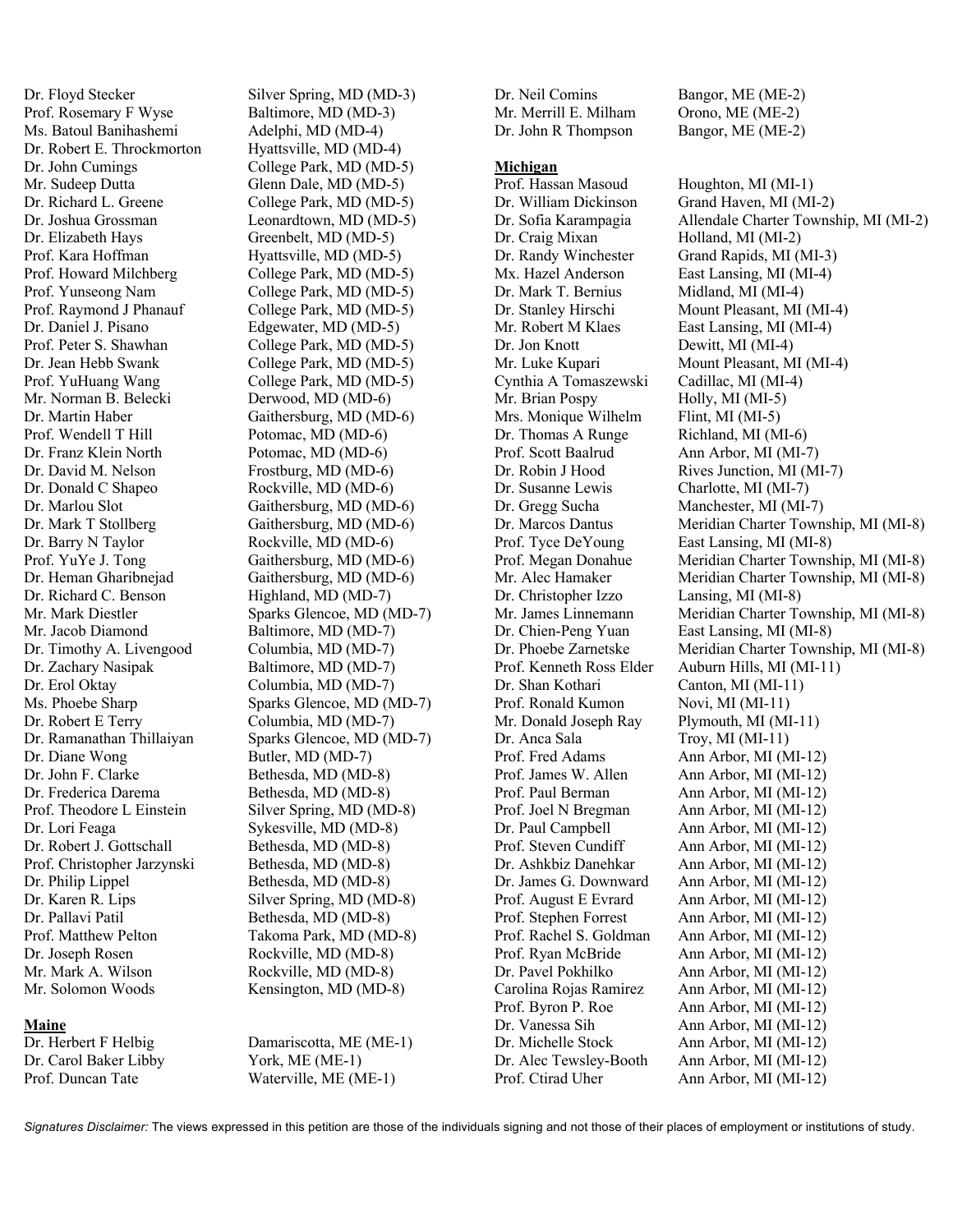Dr. Xiaoquan Wen Ann Arbor, MI (MI-12) Dr. Steven Wolgast Ypsilanti, MI (MI-12) Prof. Junjie Zhu Ann Arbor, MI (MI-12) Dr. Bhubanjyoti Bhattacharya Southfield, MI (MI-14) Prof. Alvin M Saperstein Detroit, MI (MI-14)

## **Minnesota**

Dr. Sudharsan Madhavan Rochester, MN (MN-1) Ms. Victoria Crary Eagan, MN (MN-2) Dr. Karen Saxe Northfield, MN (MN-2) Dr. Harmon Abrahamson Minneapolis, MN (MN-3) Dr. Frederick Gustafson Minneapolis, MN (MN-3) Dr. Vivien Talghader Minneapolis, MN (MN-3) Dr. Joseph A Zasadzinski Chanhassen, MN (MN-3) Dr. Elizabeth Borer Falcon Heights, MN (MN-4) Mr. Colton Gerber Saint Paul, MN (MN-4) Prof. James N. Heyman Saint Paul, MN (MN-4) Prof. Thomas W. Jones Roseville, MN (MN-4) Dr. Richard Newmark Woodbury, MN (MN-4) Dr. Natalie Sheils Saint Paul, MN (MN-4) Dr. Christopher West Saint Paul, MN (MN-4) Dr. Manojeet Bhattacharya Minneapolis, MN (MN-5) Dr. Wyatt James Horne Minneapolis, MN (MN-5) Prof. Koblar Alan Jackson Minneapolis, MN (MN-5) Prof. Ellen Longmire Minneapolis, MN (MN-5) Prof. Mahesh K. Mahanthappa Minneapolis, MN (MN-5) Dr. Stefano Martiniani Minneapolis, MN (MN-5) Mr. Isaac Mastalski Minneapolis, MN (MN-5) Ms. Eran Moore Rea Minneapolis, MN (MN-5) Dr. Thomas Q. Sibley Saint Joseph, MN (MN-6) Prof. James C. Lee Moorhead, MN (MN-7) Dr. Richard Gran Duluth, MN (MN-8) Prof. Alec Habig Duluth, MN (MN-8) Dr. Carol A. Johnston Duluth, MN (MN-8)

## **Missouri**

Dr. Ramesh Agarwal St. Louis, MO (MO-1) Dr. Jo Coscia St. Louis, MO (MO-1) Prof. Sophia Eugenie Hayes St. Louis, MO (MO-1) Mr. Jacob Moran St. Louis, MO (MO-1) Prof. Michael Ogilvie St. Louis, MO (MO-1) Dr. Alan Gregory Wall St. Louis, MO (MO-1) Prof. Martin H Israel St. Louis, MO (MO-2) Prof. David E Reichert Brentwood, MO (MO-2) Dr. Michael Greenlief Columbia, MO (MO-4) Mr. Todd Lombardi Columbia, MO (MO-4) Dr. David Retzloff Columbia, MO (MO-4) Dr. Dmitry Skachkov Columbia, MO (MO-4)

## **Mississippi**

Dr. Luca Bombelli Oxford, MS (MS-1)

Prof. Mary T. Rodgers Farmington Hills, MI (MI-14) Prof. Aaron Rury Grosse Pointe Park, MI (MI-14)

Dr. Garrick M Villaume South Saint Paul, MN (MN-2)

Prof. Barbara Shrauner University City, MO (MO-1) Dr. Richard Livingston Webster Groves, MO (MO-2) Mr. Quinn Campagna Oxford, MS (MS-1) Dr. William Robert Pitner Corinth, MS (MS-1) Dr. David Sanders Oxford, MS (MS-1) Ms. Lorena Magaña Zertuche Oxford, MS (MS-1) Ms. Rongrong Wu Starkville, MS (MS-3)

# **Montana**

Dr. Beverly Karplus Hartline Butte, MT (MT-MT) Dr. Kenneth A Kress Emigrant, MT (MT-MT) Dr. John J. Neumeier Bozeman, MT (MT-MT) Mr. Lewis Schoenberger Billings, MT (MT-MT) Dr. Anton Vorontsov Bozeman, MT (MT-MT)

#### **North Carolina**

Prof. Alexander Kemper Cary, NC (NC-2) Mr. Rifet Musedinovic Raleigh, NC (NC-2) Prof. Charles Russell Philbrick Raleigh, NC (NC-2) Dr. Shoresh Shafei Cary, NC (NC-2) Prof. Katharina Stapelmann Raleigh, NC (NC-2) Dr. Volker Blum Durham, NC (NC-4) Dr. Steve Bravy Pittsboro, NC (NC-4) Prof. Steven Christensen Durham, NC (NC-4) Ms. Erin Conley Durham, NC (NC-4) Dr. Alexander Crowell Durham, NC (NC-4) Prof. Karen Daniels Carrboro, NC (NC-4) Dr. Haiyan Gao Durham, NC (NC-4) Dr. Dean E McCumber Durham, NC (NC-4) Prof. Laurie E. McNeil Chapel Hill, NC (NC-4) Prof. Jack Jack Ng Chapel Hill, NC (NC-4) Prof. Hugh G. Robinson Durham, NC (NC-4) Prof. Christoph Schmidt Durham, NC (NC-4) Prof. Joshua Socolar Chapel Hill, NC (NC-4) Mr. Jacob Williams Durham, NC (NC-4) Prof. James W. Buchanan Boone, NC (NC-5) Dr. Jefferson E Bates Boone, NC (NC-5) Prof. Brett Taubman Boone, NC (NC-5) Prof. Paul R Anderson Winston-salem, NC (NC-6) Prof. Keith Bonin Winston-salem, NC (NC-6) Dr. Mary Chervenak Winston-salem, NC (NC-6) Dr. Christa Colyer Winston-salem, NC (NC-6) Ms. Carol McKillian Greensboro, NC (NC-6) Dr. Bruce McKillican Greensboro, NC (NC-6) Dr. Craig Miller Winston-salem, NC (NC-6) Mr. Paul Weller Mcleansville, NC (NC-6) Mr. Lei Zhang Kernersville, NC (NC-6) Dr. Arvind Patil Huntersville, NC (NC-12) Dr. Drew Speer Charlotte, NC (NC-12)

## **North Dakota**

Ms. Jessica Tsao Fargo, ND (ND-ND)

## **Nebraska**

Dr. James Elser Polson, MT (MT-MT)

Prof. Yong Zhang Charlotte, NC (NC-12)

Prof. Jefferson Lee Collier Bismarck, ND (ND-ND) Prof. Graeme Dewar Grand Forks, ND (ND-ND)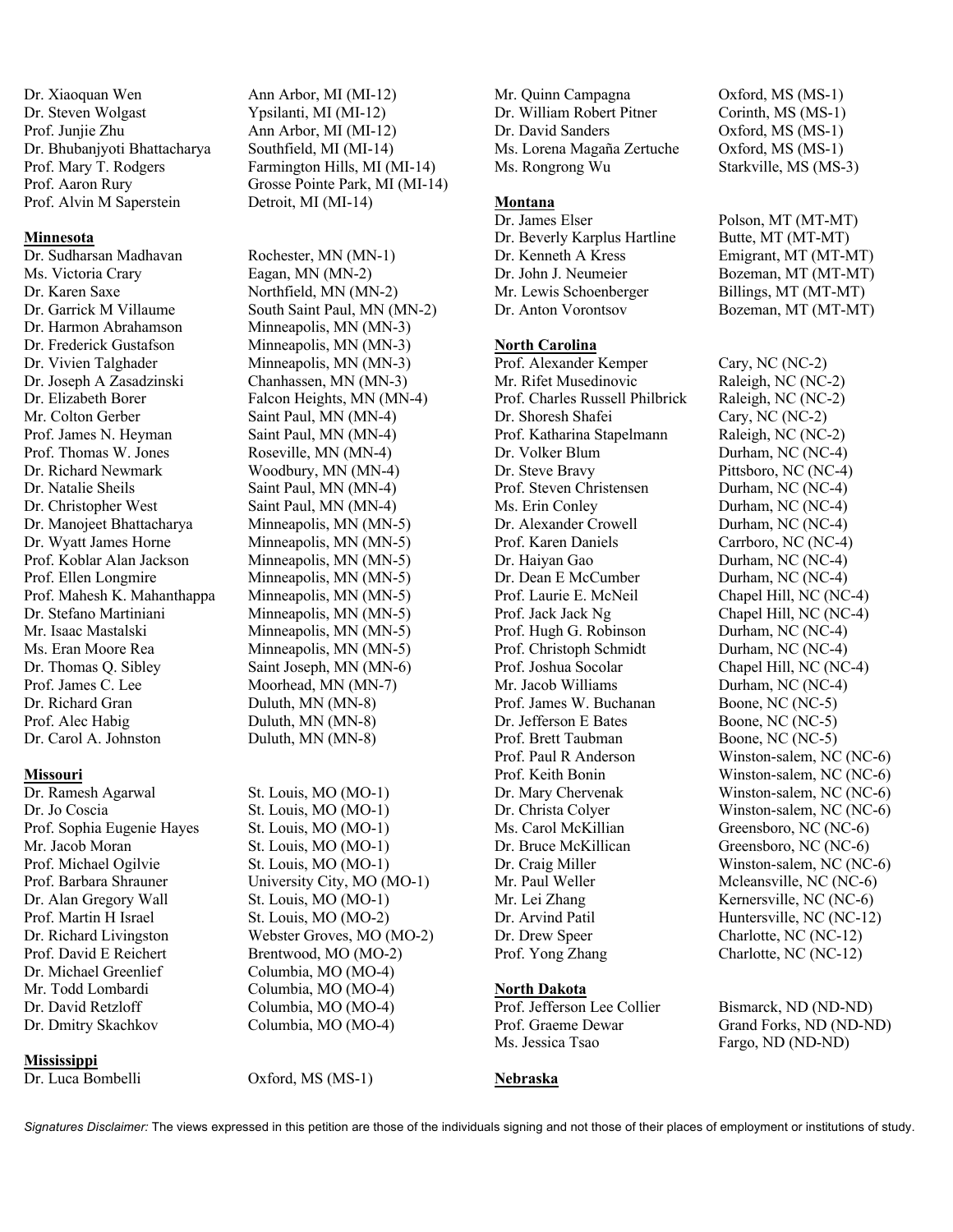Dr. Martin Centurion Lincoln, NE (NE-1) Prof. Daniel R. Claes Lincoln, NE (NE-1) Prof. Timothy Gay Lincoln, NE (NE-1) Mr. Sitaram Jaswal Lincoln, NE (NE-1) Dr. Martha Dolan Morton Lincoln, NE (NE-1) Ms. Erin Gross Omaha, NE (NE-2) Prof. Jonathan Wrubel Omaha, NE (NE-2)

#### **New Hampshire**

Dr. Mary Kate Donais Manchester, NH (NH-1) Dr. Serita D Frey Lee, NH (NH-1) Dr. Maurik Holtrop Durham, NH (NH-1) Prof. William H McDowell Durham, NH (NH-1) Prof. Kathryn L. Cottingham Hanover, NH (NH-2) Prof. Marcelo Gleiser Hanover, NH (NH-2) Dr. Yi-Hsin Liu Hanover, NH (NH-2) Dr. Lorenza Viola Lebanon, NH (NH-2)

# **New Jersey**

Dr. Michael Douglass Cherry Hill, NJ (NJ-1) Dr. Karen Magee-Sauer Glassboro, NJ (NJ-1) Prof. John P. Perdew Cherry Hill, NJ (NJ-1) Prof. Adrienn Ruzsinszky Cherry Hill, NJ (NJ-1) Dr. Rongjia Tao Cherry Hill, NJ (NJ-1) Mr. Frank T. Zimone Cherry Hill, NJ (NJ-1) Mr. John Gizis Woodstown, NJ (NJ-2) Dr. Roger Graham Moorestown, NJ (NJ-3) Dr. Dr. Anthony M. Johnson Freehold, NJ (NJ-4) Dr. Robert Paulson NJ (NJ-4) Dr. George B. Sherwood NJ (NJ-4) Dr. Robert W. Wilson Holmdel, NJ (NJ-4) Dr. Estelle Epstein Teaneck, NJ (NJ-5) Ms. Josephine Ann Beck West Milford, NJ (NJ-5) Dr. Paul A Polakos Marlboro, NJ (NJ-6) Dr. Stephane Ethier Raritan, NJ (NJ-7) Dr. Hans J Gossmann Summit, NJ (NJ-7) Dr. Martin-Daniel Lacasse NJ (NJ-7) Prof. Daniel Murnick Bernardsville, NJ (NJ-7) Prof. Richard E. Riman Montgomery, NJ (NJ-7) Prof. Mukund S. Chorghade NJ (NJ-7) Dr. Nora S. Thornber Warren, NJ (NJ-7) Mr. Yixuan Sun Kearny, NJ (NJ-8) Ms. Stephanie Santo Bayonne, NJ (NJ-8) Dr. Joel S Rosner Teaneck, NJ (NJ-9) Dr. Albert Gottlieb South Orange, NJ (NJ-10) Dr. Joseph Grauman Union, NJ (NJ-10) Dr. Angelantonio Tafuni Newark, NJ (NJ-10) Dr. Yufeng Wei Jersey City, NJ (NJ-10) Dr. Alan Cooper West Caldwell, NJ (NJ-11)

Mr. Ronald Bruner Washington Township, NJ (NJ-1) Dr. Michael Singer Voorhees Township, NJ (NJ-1) Ms. Shannon Picklo Manalapan Township, NJ (NJ-4) Ms. Jolie A Cizewski Bridgewater Township, NJ (NJ-7) Dr. Milton E. McDonnell Roxbury Township, NJ (NJ-7) Dr. Bruce W. Benjamin Hasbrouck Heights, NJ (NJ-9) Dr. Elena Colicelli Convent Station, NJ (NJ-11)

Dr. Kenneth Young Randolph, NJ (NJ-11) Dr. Roberto Car Princeton, NJ (NJ-12) Prof. Robert J. Goldston Princeton, NJ (NJ-12) Prof. Bruce E. Koel Princeton, NJ (NJ-12) Prof. Andrew Leifer Princeton, NJ (NJ-12) Dr. Robert Lee Lippincott Trenton, NJ (NJ-12) Prof. Chiara R Nappi Princeton, NJ (NJ-12) Dr. Phuan Ong Princeton, NJ (NJ-12) Dr. Novimir Pablant Princeton, NJ (NJ-12) Prof. Richard Register Princeton, NJ (NJ-12) Dr. Charles Skinner Princeton, NJ (NJ-12) Dr. Timothy Stoltzfus-Dueck Princeton, NJ (NJ-12) Prof. James Stone Princeton, NJ (NJ-12) Prof. Sigurd Wagner Princeton, NJ (NJ-12) Prof. Ned Wingreen Princeton, NJ (NJ-12) Ms. Katie Wu Princeton, NJ (NJ-12)

#### **New Mexico**

Dr. Scott Anderson Albuquerque, NM (NM-1) Prof. Scott Collins Placitas, NM (NM-1) Dr. Dale C Ferguson Placitas, NM (NM-1) Dr. Craig Anderson Los Lunas, NM (NM-2) Dr. Amy Kimball Socorro, NM (NM-2) Dr. Richard Alan Perley Socorro, NM (NM-2) Dr. Joan Wrobel Socorro, NM (NM-2)

Dr. Anastasiia Tsvietkova West Orange, NJ (NJ-11) Dr. Stephen P. Boughn Lawrence Township, NJ (NJ-12) Prof. Leonard C. Feldman Franklin Township, NJ (NJ-12) Mrs. Shannon Swilley Greco Hopewell Township, NJ (NJ-12) Mr. Bennett Greenberg Plainsboro Center, NJ (NJ-12) Mr. Alan Morningstar Lawrence Township, NJ (NJ-12) Krishnaswamy Raghunathan North Brunswick Township (NJ-12)

Dr. Scott Scott Bobbitt Albuquerque, NM (NM-1) Prof. Steven Brueck Albuquerque, NM (NM-1) Mrs. Ginette Cahill Albuquerque, NM (NM-1) Prof. Kevin Cahill Albuquerque, NM (NM-1) Dr. James Daniel Finley Albuquerque, NM (NM-1) Dr. Eiichi Fukushima Albuquerque, NM (NM-1) Dr. Robert Heffner Albuquerque, NM (NM-1) Dr. Patricia Henning Albuquerque, NM (NM-1) Dr. Ralph Kelly Albuquerque, NM (NM-1) Prof. James R. Leith Albuquerque, NM (NM-1) Dr. Evgeny V Mishin Albuquerque, NM (NM-1) Dr. Todd Monson Albuquerque, NM (NM-1) Dr. Rohit Prasankumar Albuquerque, NM (NM-1) Dr. Aidan Thompson Albuquerque, NM (NM-1) Dr. Tylan Watkins Albuquerque, NM (NM-1) Ms. Leanne Yanabu Albuquerque, NM (NM-1) Mr. Mohammad Ali Las Cruces, NM (NM-2) Dr. Richard Altrock Cloudcroft, NM (NM-2) Dr. Thomas F. George Las Cruces, NM (NM-2) Dr. Stephen Pate Las Cruces, NM (NM-2) Dr. Stefan Zollner Las Cruces, NM (NM-2) Dr. Thomas Claytor White Rock, NM (NM-3) Dr. Dimitre Dimitrov White Rock, NM (NM-3) Dr. Fan Guo Los Alamos, NM (NM-3)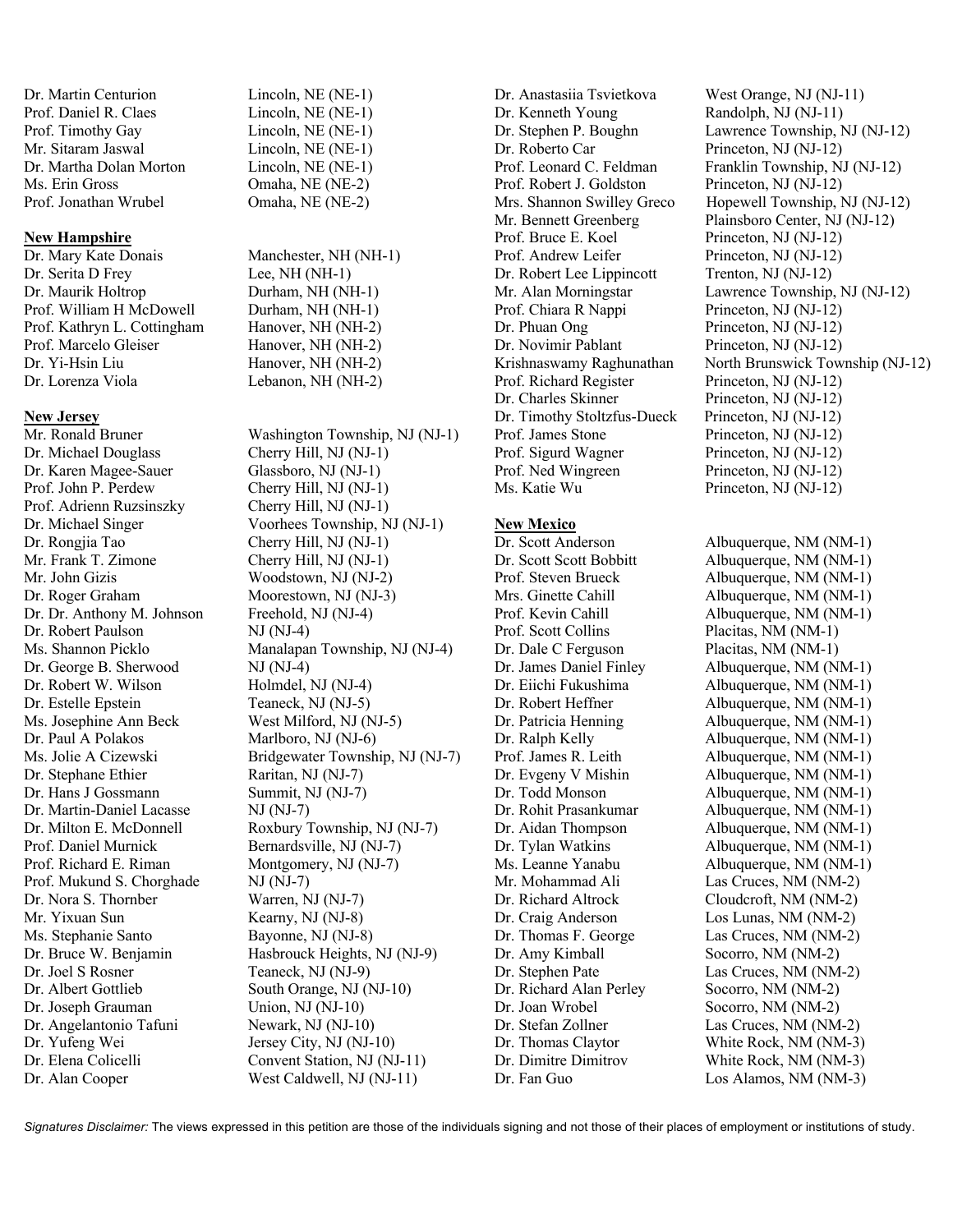Dr. Paul Greninger Santa Fe, NM (NM-3) Dr. Marie Kroeger Santa Fe, NM (NM-3) Prof. Rubin H Landau Santa Fe, NM (NM-3) Dr. Nicole M Lloyd-Ronning Los Alamos, NM (NM-3) Dr. William C. Louis Santa Fe, NM (NM-3) Dr. Matthew Mumpower Los Alamos, NM (NM-3) Dr. Mark Paris Santa Fe, NM (NM-3) Dr. Otis G. Peterson White Rock, NM (NM-3) Mr. Didier Saumon White Rock, NM (NM-3) Dr. Takahiro Tsutsumi Santa Fe, NM (NM-3) Prof. James Garland Lamy, NM (NM-3)

## **Nevada**

Prof. Hiroshi Sawada Reno, NV (NV-2)

## **New York**

Prof. Ken A Dill Stony Brook, NY (NY-1) Dr. Mark Evans Wainscott, NY (NY-1) Dr. Candice Foley Stony Brook, NY (NY-1) Dr. John M. Tranquada Stony Brook, NY (NY-1) Dr. Ferdinand J Willeke Shoreham, NY (NY-1) Ms. Sara Abedi Bay Shore, NY (NY-2) Dr. Anze Slosar Holbrook, NY (NY-2) Dr. Peter Battelino Huntington, NY (NY-3) Dr. Justin Kinney Queens, NY (NY-6) Dr. Takao Sakaguchi Queens, NY (NY-6) Prof. Nancy Tooney Brooklyn, NY (NY-7) Prof. Oleg Berman Brooklyn, NY (NY-8) Dr. Serena Bradde Brooklyn, NY (NY-8) Dr. Vladimir Tsifrinovich Brooklyn, NY (NY-8) Dr. Victor Franco Brooklyn, NY (NY-9) Prof. James Colin Hill Brooklyn, NY (NY-9) Prof. Patrick Rapp Brooklyn, NY (NY-9) Prof. Natalie Stingelin Brooklyn, NY (NY-9) Dr. John D Decatur New York, NY (NY-10) Prof. Morton Denn New York, NY (NY-10) Dr. Carl Friedberg New York, NY (NY-10) Dr. Miranda Holmes-Cerfon New York, NY (NY-10) Dr. Dina Merrer New York, NY (NY-10) Dr. Patricia M. Mooney New York, NY (NY-10) Prof. Emily Rice New York, NY (NY-10) Dr. Michael Sobel Brooklyn, NY (NY-11) Prof. Allen Mincer New York, NY (NY-12)

Prof. David M Leitner Reno, NV (NV-2) Mr. Dean Sayre Las Vegas, NV (NV-4)

Mr. Al Baker Hampton Bays, NY (NY-1) Dr. Mark Doyle Port Jefferson, NY (NY-1) Ms. Gabrielle Kamm Port Jefferson, NY (NY-1) Dr. Yousef I I Makdisi Port Jefferson, NY (NY-1) Dr. Richard N. Porter Setauket- East Setauket (NY-1) Prof. Neelima Sehgal Setauket- East Setauket (NY-1) Dr. George Sterman Setauket- East Setauket (NY-1) Dr. Weiguo Yin Port Jefferson, NY (NY-1) Dr. Charles Liu Staten Island, NY (NY-11) Mr. Mikhail Smirnov Staten Island, NY (NY-11) Prof. Peter Orland New York, NY (NY-12)

Prof. Marcel Agüeros New York, NY (NY-13) Prof. Ngee-Pong Chang New York, NY (NY-13) Dr. Julia Gonski New York, NY (NY-13) Mr. Joseph Ulichny New York, NY (NY-13) Dr. Marilyn E. Noz Queens, NY (NY-14) Dr. Bryan Field Yonkers, NY (NY-16) Dr. Robert Germain Larchmont, NY (NY-16) Prof. Steve G Greenbaum Bronx, NY (NY-16) Dr. Leonard Rosenstein Bronx, NY (NY-16) Mr. Jeimin Garibnavajwala Monsey, NY (NY-17) Dr. Frederick Maxfield Chappaqua, NY (NY-17) Dr. Jerry Tersoff Blauvelt, NY (NY-17) Prof. John McCleary Arlington, NY (NY-18) Dr. Lawrence Frederick Wagner Fishkill, NY (NY-18) Dr. Sarah Batterman Millbrook, NY (NY-19) Prof. Glennys Farrar Gardiner, NY (NY-19) Dr. Otto Frederick Onasch Delhi, NY (NY-19) Ms. Kylar Coleman Foley Slingerlands, NY (NY-20) Prof. Satyen Kumar Albany, NY (NY-20) Dr. Thomas Laursen NY (NY-20) Prof. Sangwoo Lee Troy, NY (NY-20) Dr. Susan Sharfstein NY (NY-20) Dr. Paul Stoler Troy, NY (NY-20) Prof. Thomas M Sutton Slingerlands, NY (NY-20) Mr. John David Berry Wylie Troy, NY (NY-20) Dr. Benjamin Galluzzo Potsdam, NY (NY-21) Dr. Aileen A. O'Donoghue Potsdam, NY (NY-21) Dr. Paul R Chiarot Vestal, NY (NY-22) Prof. Charles A. Nelson Vestal, NY (NY-22) Prof. Mary Elizabeth Parks Hamilton, NY (NY-22) Ms. Alina Blinova<br>Ithaca, NY (NY-23) Prof. David Brown Ithaca, NY (NY-23) Prof. Itai Cohen Ithaca, NY (NY-23) Prof. James M Cordes Ithaca, NY (NY-23) Dr. Carl Franck Ithaca, NY (NY-23) Dr. Carl Frederick Ithaca, NY (NY-23) Prof. Sol M. Gruner Ithaca, NY (NY-23) Ms. Gillian Hagen Ithaca, NY (NY-23) Dr. Melissa A. Hines Ithaca, NY (NY-23) Mr. Steven M. Huels Dunkirk, NY (NY-23) Ms. Paige Jacob Ithaca, NY (NY-23) Dr. Jagadisan Kandaswamy Ithaca, NY (NY-23) Prof. Eunah Kim Ithaca, NY (NY-23) Prof. Maxim Perelstein Ithaca, NY (NY-23) Mr. James Sears Dryden, NY (NY-23) Dr. Yihang Zeng Ithaca, NY (NY-23) Mr. Merrill Asp Syracuse, NY (NY-24) Ms. Estelle Khairallah Syracuse, NY (NY-24) Dr. Mary Lisa Manning Jamesville, NY (NY-24) Prof. Sheldon Stone Manlius, NY (NY-24)

Dr. Rebecca Spokony New York, NY (NY-12) Dr. Paul Beeken White Plains, NY (NY-17) Mr. Daniel Degenaro White Plains, NY (NY-17) Dr. Edith M Flanigen White Plains, NY (NY-17) Dr. Daniel Larson Keene Valley, NY (NY-21) Dr. James A Crittenden Trumansburg, NY (NY-23)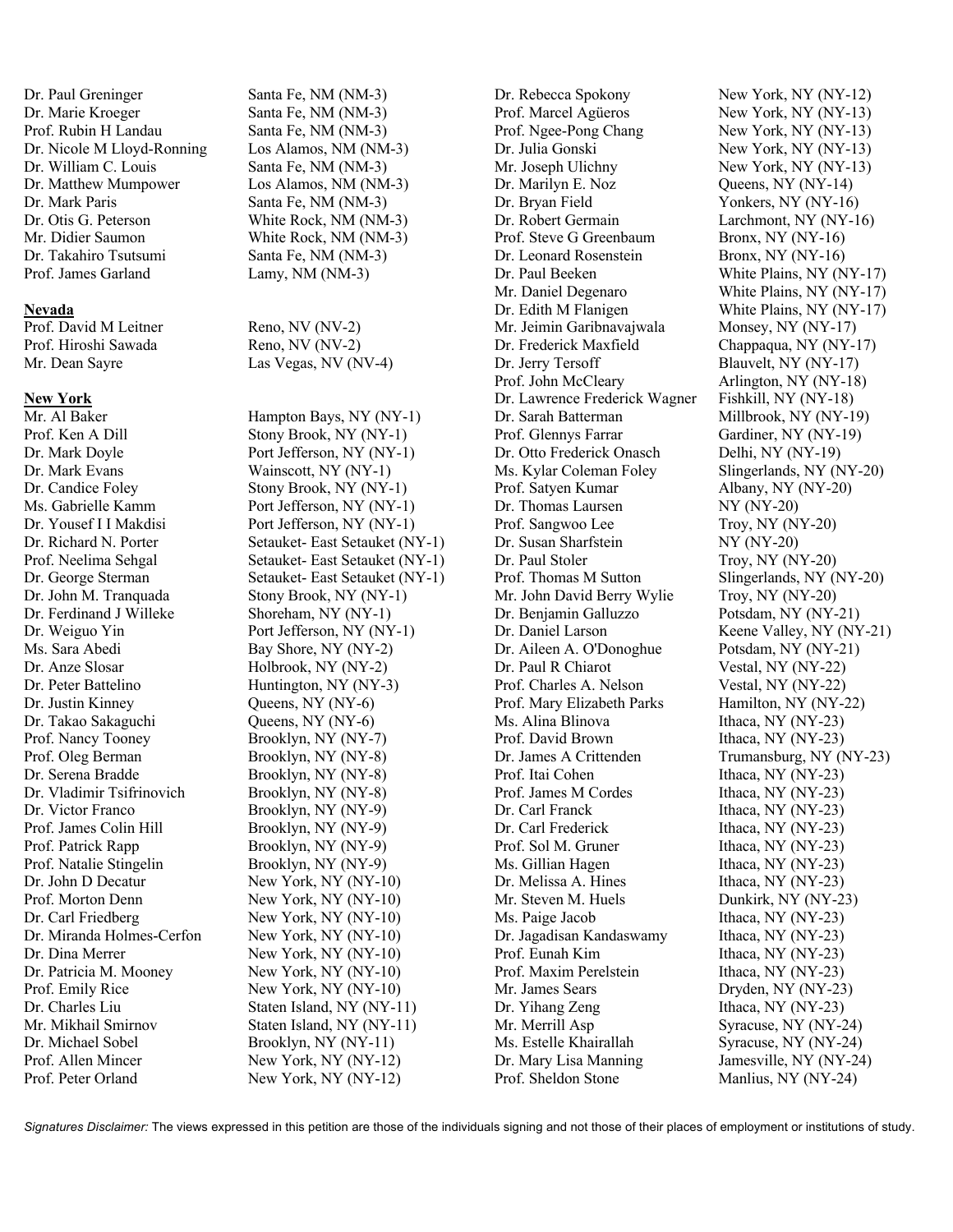Prof. Stephen J. Burns Rochester, NY (NY-25) Dr. Robert Stephen Craxton Rochester, NY (NY-25) Dr. Moumita Das Rochester, NY (NY-25) Mrs. Amanda Evans Rochester, NY (NY-25) Dr. James Farrar Rochester, NY (NY-25) Dr. Dustin Froula Pittsford, NY (NY-25) Ms. Hannah Hasson Rochester, NY (NY-25) Prof. Todd Krauss Pittsford, NY (NY-25) Prof. Michael Lam Rochester, NY (NY-25) Prof. Qiang Lin Rochester, NY (NY-25) Ms. Carolyn Lobkowicz Brighton, NY (NY-25) Dr. Walter Markowitch Pittsford, NY (NY-25) Dr. James H. Michels Rochester, NY (NY-25) Mr. Reetam Paul Rochester, NY (NY-25) Dr. Aditya Raghunandan Rochester, NY (NY-25) Dr. Joel D. Shore Rochester, NY (NY-25) Dr. Stephen Teitel Rochester, NY (NY-25) Prof. John H. Thomas Rochester, NY (NY-25) Dr. Rogelio Enrique Viturro Rochester, NY (NY-25) Dr. Richard Wien Pittsford, NY (NY-25) Dr. Yosef Zlochower Rochester, NY (NY-25) Dr. Joe Stone Webster, NY (NY-25) Mr. Ray Mambretti Buffalo, NY (NY-26) Dr. Haridasan K Nair Buffalo, NY (NY-26) Prof. Vasili Perebeinos Amherst, NY (NY-26) Dr. Jonathan F. Reichert Buffalo, NY (NY-26) Dr. Igor Zutic Buffalo, NY (NY-26)

## **Ohio**

Dr. Richard DePalma Lebanon, OH (OH-1) Prof. Daniel Otero Cincinnati, OH (OH-1) Dr. Dionysios Dionysiou Wyoming, OH (OH-2) Dr. Michelle A Ibanez Cincinnati, OH (OH-2) Dr. Sarah June Walla Cincinnati, OH (OH-2) Prof. John Beacom Columbus, OH (OH-3) Prof. Ezekiel Johnston-Halperin Columbus, OH (OH-3) Dr. Morton Jay Kanter Columbus, OH (OH-3) Miss Andrea Munroe Hilliard, OH (OH-3) Dr. Suyog Shrestha Columbus, OH (OH-3) Mx. Brandi Wooten Columbus, OH (OH-3) Prof. Stephen FitzGerald Oberlin, OH (OH-4) Prof. Yumi Ijiri Oberlin, OH (OH-4) Dr. Karen Bjorkman Toledo, OH (OH-5) Dr. Robert Deck Toledo, OH (OH-5) Prof. Steven Federman Toledo, OH (OH-5) Dr. Susan Lehman Millersburg, OH (OH-7) Dr. Jennifer Blue Oxford, OH (OH-8) Prof. Elizabeth A George Springfield, OH (OH-8) Dr. Jay A Mathews Dayton, OH (OH-10) Dr. Ilya Vitebskiy Beavercreek, OH (OH-10) Mr. Daniel Bode Cleveland, OH (OH-11) Dr. David E. Farrell Cleveland Heights, OH (OH-11) Dr. Peter N. Henriksen Akron, OH (OH-11)

Mr. Philip J Ostrowski North Tonawanda, NY (NY-26) Dr. Max Marconi Niagara Falls, NY (NY-26)

Prof. Michael Hore Shaker Heights, OH (OH-11)

Prof. Mesfin Tsige Fairlawn, OH (OH-11) Prof. Shi-Qing Wang Akron, OH (OH-11) Prof. Lei Zhu Cleveland, OH (OH-11) Prof. Robert Brodkey Columbus, OH (OH-12) Dr. Dean Johnston Westerville, OH (OH-12) Dr. Wesley Walter Granville, OH (OH-12) Dr. Thomas Dudek Tallmadge, OH (OH-13) Dr. Michael Fisch Kent, OH (OH-13) Prof. Khandker F. Quader Kent, OH (OH-13) Prof. Robin Selinger Kent, OH (OH-13) Mr. Ramnath Kuthoore Wickliffe, OH (OH-14) Dr. Anuj Saini Cleveland, OH (OH-14) Prof. Ralf Bundschuh Hilliard, OH (OH-15) Dr. David C Ingram Athens, OH (OH-15) Prof. Madappa Prakash Athens, OH (OH-15) Prof. David G Robertson Columbus, OH (OH-15) Prof. Nancy Sandler Athens, OH (OH-15) Prof. Sergio E Ulloa Athens, OH (OH-15) Dr. Niklas Manz Wooster, OH (OH-16)

#### **Oklahoma**

Ms. Lauren Haygood Owasso, OK (OK-1) Dr. Kaladi Babu Stillwater, OK (OK-3) Dr. Joseph Haley Stillwater, OK (OK-3) Dr. Puni Jeyasingh Stillwater, OK (OK-3) Prof. Albert T. Rosenberger Stillwater, OK (OK-3) Dr. Frankie Wood-Black OK (OK-3) Dr. Eddie Baron Norman, OK (OK-4) Dr. David Hambright Norman, OK (OK-4)<br>
Dr. Kimball Milton Norman, OK (OK-4) Mr. Gaurav Nirala Norman, OK (OK-4)

# **Oregon**

Ms. Jacqueline Acres Beaverton, OR (OR-1) Mr. Paul R DeStefano Aloha, OR (OR-1) Ms. Marieanne Lambert Tualatin, OR (OR-1) Mr. Michael Lambert Tigard, OR (OR-1) Mr. Joerg Peter Hillsboro, OR (OR-1)<br>Dr. James O. Peterson Beaverton, OR (OR-1) Dr. Anne Sivers Lake Oswego, OR (OR-1) Dr. Nels S Laulainen Mount Hood, OR (OR-2) Dr. Lawrence E Price Sisters, OR (OR-2) Prof. Mark Beck Portland, OR (OR-3) Prof. Daniel Borrero-Echeverry Portland, OR (OR-3) Mr. Sheldon Lee Field Portland, OR (OR-3) Dr. Dietrich Belitz Eugene, OR (OR-4) Dr. Radwan Elzein Corvallis, OR (OR-4) Prof. Raymond Frey Eugene, OR (OR-4)

Dr. Kenneth L. Kowalski Cleveland Heights, OH (OH-11) Dr. Dinesh V Shetty Bedford Heights, OH (OH-11) Prof. Glenn d Starkman Cleveland Heights, OH (OH-11) Prof. Chris HIll Worthington, OH (OH-12) Dr. Stephen Hanzely Youngstown, OH (OH-13) Brigitta Hanzely Youngstown, OH (OH-13) Mr. William Thomas Mentor-on-the-lake, OH (OH-14) Mr. Alex Konic North Canton, OH (OH-16)

Norman, OK (OK-4)

Beaverton, OR (OR-1)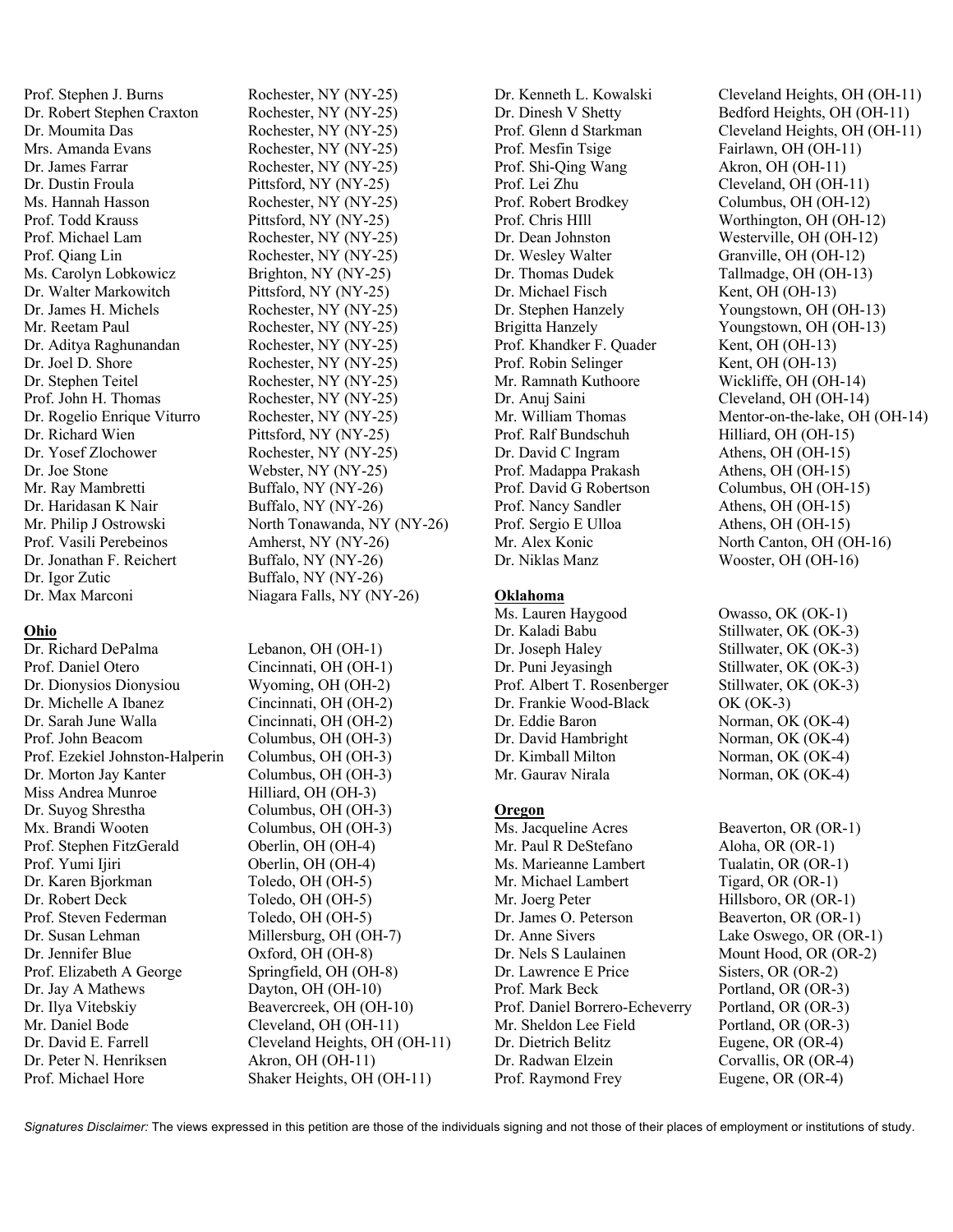Mr. Nickolas Gantzler Corvallis, OR (OR-4) Dr. Timothy Allan Jenkins Creswell, OR (OR-4) Dr. Paul Karplus Corvallis, OR (OR-4) Prof. Walter Loveland Corvallis, OR (OR-4) Dr. Jayson Paulose Eugene, OR (OR-4) Dr. Scott Beaver Monmouth, OR (OR-5) Dr. Eric Erickson Toledo, OR (OR-5) Dr. David Johnston Wilsonville, OR (OR-5)

#### **Pennsylvania**

Dr. Sean Johnston Doylestown, PA (PA-1) Mr. Dennis Kubrak Philadelphia, PA (PA-2) Dr. Kevin Aptowicz Philadelphia, PA (PA-3) Dr. Alexander Barclay Philadelphia, PA (PA-3) Prof. Michelle Dolinski Philadelphia, PA (PA-3) Prof. Zahra Fakhraai Philadelphia, PA (PA-3) Dr. Joshua R. Klein Philadelphia, PA (PA-3) Dr. Mordecai-Mark Mac Low Philadelphia, PA (PA-3) Prof. Steven May Philadelphia, PA (PA-3) Dr. Robert Wexler Philadelphia, PA (PA-3) Dr. Scott Dietrich King of Prussia, PA (PA-4) Dr. Wei Gao Fort Washington, PA (PA-4) Dr. Catherine T. Hunt Ambler, PA (PA-4) Dr. Martin Jacobs Blue Bell, PA (PA-4) Mx. Dmitri LaBelle Norristown, PA (PA-4) Prof. Tom Lubensky Wynnewood, PA (PA-4) Dr. Sydne Record King of Prussia, PA (PA-4) Prof. Evelyn Thomson Merion Station, PA (PA-4) Prof. Theodore W. Burkhardt Haverford, PA (PA-5) Prof. Douglas J. Durian Swarthmore, PA (PA-5) Prof. L. X. Finegold Media, PA (PA-5) Mr. Thomas K. Gaisser Swarthmore, PA (PA-5) Prof. Andrea Liu Swarthmore, PA (PA-5) Dr. Andrew Anthony Matas Haverford, PA (PA-5) Ms. August Muller Haverford, PA (PA-5) Prof. Richard Stephens Bryn Mawr, PA (PA-5) Dr. Amber Stuver Newtown Square, PA (PA-5) Dr. Anna Hughes Chester Springs, PA (PA-6) Prof. Charles Collett Allentown, PA (PA-7) Dr. Boris Grek Allentown, PA (PA-7) Dr. Lyle Hoffman Easton, PA (PA-7) Dr. Ryan Ban Horn Easton, PA (PA-7) Mr. Brice Kessler Bethlehem, PA (PA-7) Prof. Daniel Ou-Yang Bethlehem, PA (PA-7) Prof. Joshua Pepper Bethlehem, PA (PA-7) Ms. Nathacha Soriano Bethlehem, PA (PA-7) Prof. Dimitrios Vavylonis Bethlehem, PA (PA-7) Prof. Israel E. Wachs Bethlehem, PA (PA-7) Dr. Linda Auker Shavertown, PA (PA-8) Dr. Robert Marande Bloomsburg, PA (PA-9) Dr. Daniel Pitonyak Lebanon, PA (PA-9) Dr. Javed Siddique Mechanicsburg, PA (PA-10) Dr. Ray Lorain Hanson Lancaster, PA (PA-11) Miss Emma Schwartz York, PA (PA-11) Prof. William Nielsen Brandt State College, PA (PA-12)

Mr. Jeremelee Jackson State College, PA (PA-12)

Dr. Nathan Keim State College, PA (PA-12) Prof. Qi Jenny Li State College, PA (PA-12) Dr. Suvrath Mahadevan State College, PA (PA-12) Prof. Donald P. Schneider State College, PA (PA-12) Dr. Ayusman Sen State College, PA (PA-12) Dr. Jonathan Zarling State College, PA (PA-12) Dr. Juan F Diaz Hollidaysburg, PA (PA-13) Dr. Curtis Zaleski Chambersburg, PA (PA-13) Mrs. Tracy A. Halmi Edinboro, PA (PA-16) Dr. Bruce Wittmershaus Erie, PA (PA-16) Dr. Brian Batell Mars, PA (PA-17) Dr. Donald Naragon Sewickley, PA (PA-17) Dr. Manfred Paulini Pittsburgh, PA (PA-17) Prof. Fatiha Benmokhtar Pittsburgh, PA (PA-18) Dr. Patrick James Cooper Pittsburgh, PA (PA-18) Prof. Robert P. Devaty Pittsburgh, PA (PA-18) Dr. Ayres Freitas Pittsburgh, PA (PA-18) Dr. Simonetta Frittelli Pittsburgh, PA (PA-18) Prof. Fred Gilman Pittsburgh, PA (PA-18) Mr. Aaron Greenberg Pittsburgh, PA (PA-18) Brother Eric Henderson Pittsburgh, PA (PA-18) Dr. Tao Han Pittsburgh, PA (PA-18) Dr. Rainer Johnsen Pittsburgh, PA (PA-18) Dr. Jennifer Laaser Pittsburgh, PA (PA-18) Prof. James V. Maher Pittsburgh, PA (PA-18) Prof. Rachel Mandelbaum Pittsburgh, PA (PA-18) Prof. Colin Morningstar Pittsburgh, PA (PA-18) Dr. Jeffrey Newman Pittsburgh, PA (PA-18) Ms. Emma Oxford Pittsburgh, PA (PA-18) Prof. James S Russ Pittsburgh, PA (PA-18) Prof. Monica Sorescu Pittsburgh, PA (PA-18)

#### **Puerto Rico**

Dr. Periasamy K Manoharan Arecibo, PR (PR-PR) Dr. Anish Roshi Arecibo, PR (PR-PR) Dr. Sukanta Sau Arecibo, PR (PR-PR) Dr. Sravani Vaddi Arecibo, PR (PR-PR) Dr. Selvaraj Dharmalingam Arecibo, PR (PR-PR) Prof. Idalia Ramos Humacao, PR (PR-PR) Mr. Kevin Noel Ortiz Ceballos Toa Baja, PR (PR-PR)

## **Rhode Island**

Dr. Jatan Buch Providence, RI (RI-1) Dr. Ingrid J. Daubar Tiverton, RI (RI-1) Prof. Greg Landsberg Providence, RI (RI-1) Dr. Laurence A. Marschall East Providence, RI (RI-1) Prof. Brad Marston Providence, RI (RI-1) Prof. Daniel Mittleman Providence, RI (RI-1) Prof. Jerome Robinson Providence, RI (RI-1) Dr. Amar Choudry South Kingstown, RI (RI-2) Prof. Leonard M. Kahn South Kingstown, RI (RI-2) Mr. Kenneth Silva Johnston, RI (RI-2)

Prof. Donghui Jeong State College, PA (PA-12) Dr. Daniel Boyanovsky Pittsburgh, PA (PA-18)

- 
- Ms. Meredith Stone South Kingstown, RI (RI-2)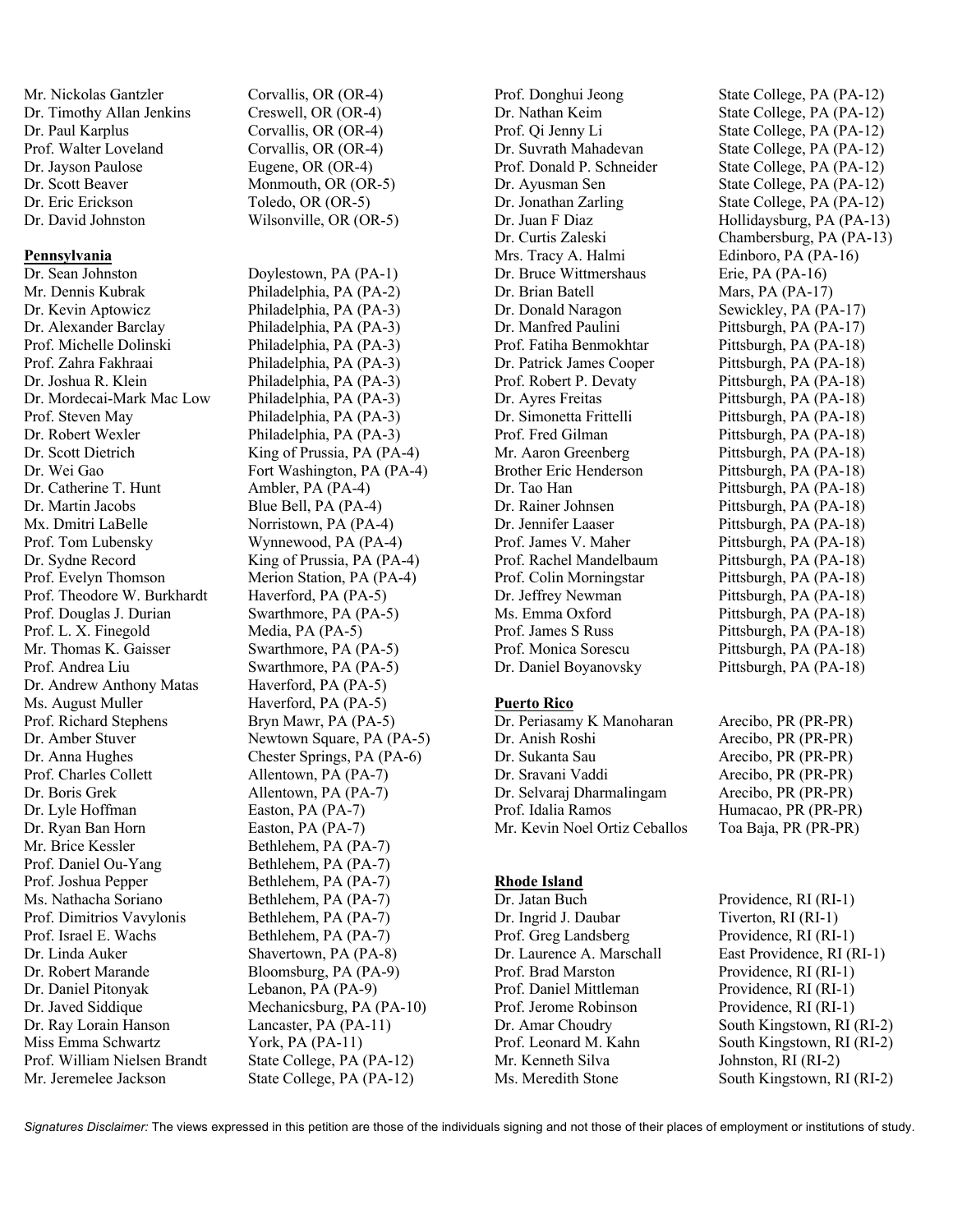#### **South Carolina**

Prof. Thomas Vogt Chapin, SC (SC-2) Mr. Matthew Ryan Hart Anderson, SC (SC-3) Prof. Enrique Martinez Saez Easley, SC (SC-3) Dr. Dvora Perahia Greer, SC (SC-4) Prof. Ulf Schiller Greenville, SC (SC-4) Mrs. Susan Bird Reese Prosperity, SC (SC-5) Prof. Ming Yin Columbia, SC (SC-6) Dr. Eric Theisen Myrtle Beach, SC (SC-7)

#### **South Dakota**

## **Tennessee**

Dr. Terri Carvagno Church Hill, TN (TN-1) Dr. Sarah M Cousineau Knoxville, TN (TN-2) Dr. Megan Dahlhauser Knoxville, TN (TN-2) Dr. Jaime Fernandez-Baca Knoxville, TN (TN-2) Prof. Chuck Melcher Knoxville, TN (TN-2) Dr. Jagjit Nanda Knoxville, TN (TN-2) Dr. Jason Newby Knoxville, TN (TN-2) Mr. Wileam Phan Knoxville, TN (TN-2) Prof. Alexei Sokolov Knoxville, TN (TN-2) Mr. Chad Ummel Knoxville, TN (TN-2) Dr. Thomas Z Ward Knoxville, TN (TN-2) Mr. Andrew Willems Knoxville, TN (TN-2) Dr. Richard L. Anderson Oak Ridge, TN (TN-3) Dr. Matthew Boebinger Oak Ridge, TN (TN-3) Dr. George R Dyer Norris, TN (TN-3) Dr. James Till Matta Oak Ridge, TN (TN-3) Dr. Thomas Rybolt Chattanooga, TN (TN-3) Prof. Joshua Caldwell Nashville, TN (TN-5) Prof. Keivan G. Stassun Nashville, TN (TN-5) Prof. James R Thompson Nashville, TN (TN-5) Dr. William M Robertson Greenbrier, TN (TN-6) Dr. Yahia Z Hamada Lakeland, TN (TN-8) Mr. Romakanta Bhattarai Memphis, TN (TN-9)

## **Texas**

Prof. Carlos A. Bertulani Plano, TX (TX-3) Prof. Kyeongjae Cho Frisco, TX (TX-3) Prof. Nicole De Nisco Dallas, TX (TX-3)

Ms. Zaynab Abuhakema Summerville, SC (SC-1) Prof. Chris Fragile Mount Pleasant, SC (SC-1)

Prof. Jetty Duffy-Matzner Sioux Falls, SD (SD-SD)<br>Dr. Nathan Grau Sioux Falls. SD (SD-SD) Sioux Falls, SD (SD-SD) Mr. Abdullah Al Maruf Brookings, SD (SD-SD) Prof. Frank Strieder Rapid City, SD (SD-SD) Dr. Eric Wells Sioux Falls, SD (SD-SD)

Dr. John Herrick Engelman Jonesborough, TN (TN-1) Prof. Jing Kong Murfreesboro, TN (TN-4)

Prof. Daniel Cherdack Houston, TX (TX-2) Prof. Jacinta C. Conrad Houston, TX (TX-2) Prof. Kaden Hazzard Houston, TX (TX-2) Dr. John M. Karanikas Houston, TX (TX-2) Dr. Douglas Natelson Houston, TX (TX-2) Prof. Robert Glosser Plano, TX (TX-3) Ms. Fnu Nisha Richardson, TX (TX-3) Mr. Gabriel Ponce Plano, TX (TX-3) Dr. Donald Salisbury Mckinney, TX (TX-3) Dr. Randall J. Scalise Plano, TX (TX-3) Dr. Richard Claytor Arlington, TX (TX-6) Prof. Joseph Ngai Arlington, TX (TX-6) Prof. Rene Bellwied Houston, TX (TX-7) Dr. Fabrizio Gabbiani Houston, TX (TX-7) Prof. Randall G Hulet Houston, TX (TX-7) Miss MacKenzie Warrens Houston, TX (TX-7) Prof. Barry Friedman Spring, TX (TX-8) Dr. Burton Hering Houston, TX (TX-9) Prof. Randall Lee Houston, TX (TX-9) Mr. Daniel Cotton Austin, TX (TX-10) Dr. Phillip Dahlstrom Katy, TX (TX-10) Ms. Lisa Frammolino Austin, TX (TX-10) Prof. Bruce J. Hunt Austin, TX (TX-10) Dr. Krista Soderlund Austin, TX (TX-10) Dr. Kathryn Louie San Angelo, TX (TX-11) Dr. Norman Schaeffer Fort Worth, TX (TX-12) Prof. Philip L Cole Beaumont, TX (TX-14) Prof. Mircea Chipara Edinburg, TX (TX-15) Ms. Alyson Laskowski Stockdale, TX (TX-15) Mr. Jonathan Alaniz El Paso, TX (TX-16) Prof. Luis Echegoyen El Paso, TX (TX-16) Mr. Nathan Christipher Episcopo El Paso, TX (TX-16) Mr. Yohannes Getahun El Paso, TX (TX-16) Dr. Vladik Kreinovich El Paso, TX (TX-16) Prof. Roland Allen College Station, TX (TX-17) Dr. Qianfan Chen College Station, TX (TX-17) Prof. Marcetta Darensbourg College Station, TX (TX-17) Evdokiya Georgieva Kostadinova Waco, TX (TX-17) Dr. John Mosbo College Station, TX (TX-17) Prof. Donald G. Naugle College Station, TX (TX-17) Prof. Valery Pokrovsky College Station, TX (TX-17) Dr. Brigitte Dauwalder Houston, TX (TX-18) Dr. Manvir Singh Kushwaha Houston, TX (TX-18) Mr. Jordan Shivers Houston, TX (TX-18) Dr. Tikhon Bykov Abilene, TX (TX-19) Dr. Michael Daugherity Abilene, TX (TX-19) Prof. Edward Donnay Abilene, TX (TX-19) Dr. Larry Isenhower Abilene, TX (TX-19) Prof. Gregory B. McKenna Lubbock, TX (TX-19) Mr. Charles L. Ramey Lubbock, TX (TX-19) Dr. Daniel Kurt Unruh Lubbock, TX (TX-19) Dr. Tracy Michelle Becker San Antonio, TX (TX-20) Dr. Kevin Eddy San Antonio, TX (TX-20) Dr. Allison Veach San Antonio, TX (TX-20) Dr. Eleanor Close San Marcos, TX (TX-21) Dr. Paul Christian Dawkins San Marcos, TX (TX-21) Dr. Jay Fisher Alamo Heights, TX (TX-21) Dr. Horacio Gasquet Austin, TX (TX-21) Dr. Kurt D Retherford San Antonio, TX (TX-21) Dr. Robert Tyler Sutherland San Antonio, TX (TX-21) Dr. Laurence M Trafton Austin, TX (TX-21)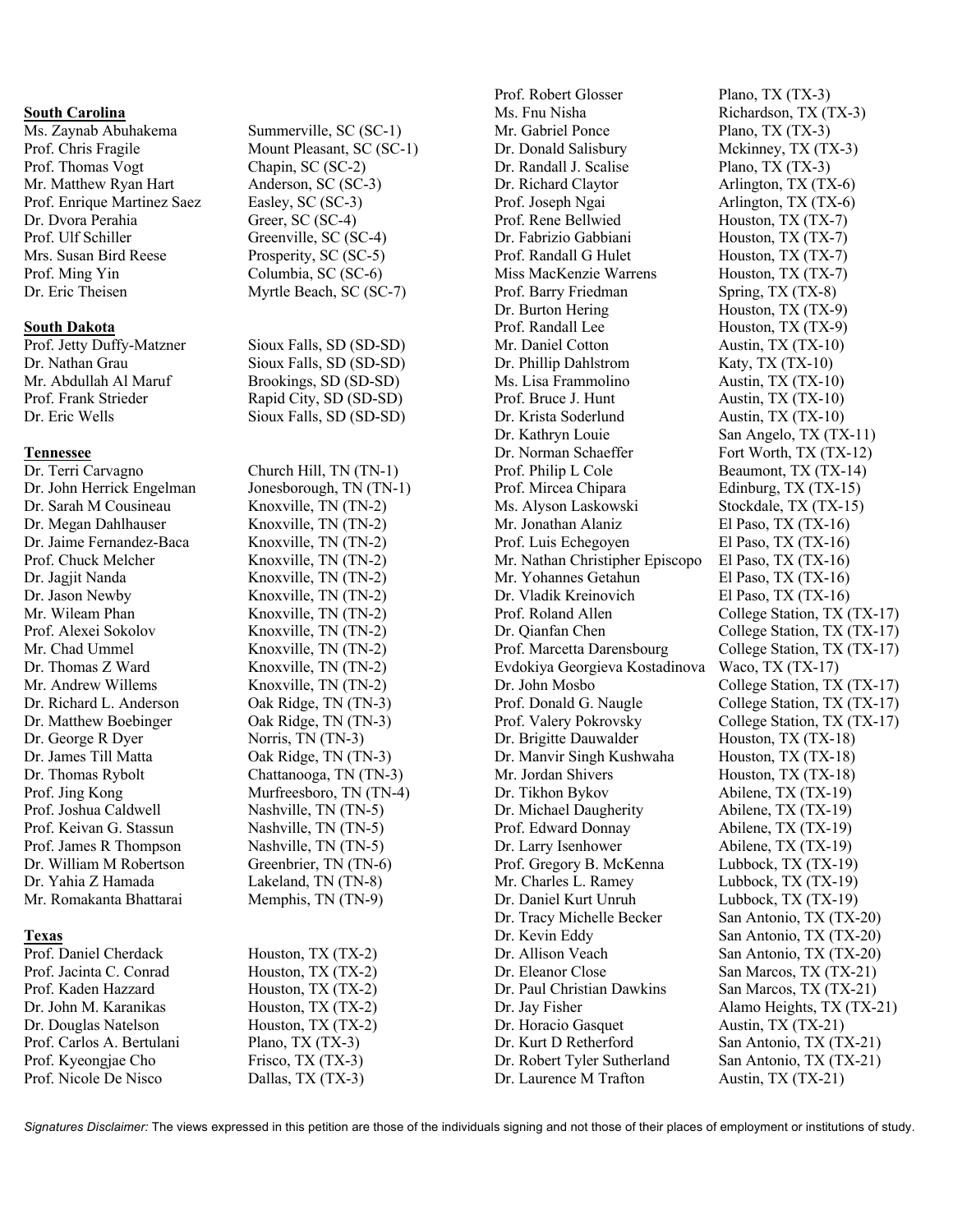Mr. Carl M Edwards Katy, TX (TX-22) Dr. James Haselman Missouri City, TX (TX-22) Dr. Bruce Johnson Pearland, TX (TX-22) Dr. Narayan Sahoo Pearland, TX (TX-22) Dr. Christopher Glein San Antonio, TX (TX-23) Ms. Kennedy Cox Southlake, TX (TX-24) Mr. Stefano Letizia Addison, TX (TX-24) Mr. David Michael Sward Hurst, TX (TX-24) Dr. Roger Bengtson Austin, TX (TX-25) Dr. Warren V. Bush Burleson, TX (TX-25) Prof. Richard D Hazeltine Austin, TX (TX-25) Dr. Katherine Milligan Austin, TX (TX-25) Dr. John Robinson Austin, TX (TX-25) Dr. Thomas M Truskett Austin, TX (TX-25) Mr. Taewook Youn Austin, TX (TX-25) Prof. Arkadii Krokhin Denton, TX (TX-26) Mr. Daniel Smith Banquete, TX (TX-27) Mr. Kolton Dieckow Saint Hedwig, TX (TX-28) Dr. Crystal Young Houston, TX (TX-29) Dr. John C Lang Cedar Hill, TX (TX-30) Mr. William Barham Austin, TX (TX-31) Dr. Charles Greenlief Leander, TX (TX-31) Dr. Luigi Colombo Dallas, TX (TX-32)<br>Prof. Shengwang Du Richardson, TX (TX Dr. Jacob Moldenhauer Richardson, TX (TX-32) Dr. Walter H. Schroen Dallas, TX (TX-32) Ms. Jacqueline Baeza-Rubio Grand Prairie, TX (TX-33) Ms. Rita J Eckles Irving, TX (TX-33) Prof. Mario Claudio Díaz Brownsville, TX (TX-34) Mr. Emil Krisnan Penafiel San Antonio, TX (TX-35) Dr. Francois Waelbroeck Austin, TX (TX-35) Prof. Dennis Casserly Seabrook, TX (TX-36)

# **Utah**

Dr. Mark W. Brunson Millville, UT (UT-1) Dr. Jeong-Young Ji Logan, UT (UT-1) Mr. Benjamin Pratt-Ferguson Layton, UT (UT-1) Dr. Robert Schaeffer Logan, UT (UT-1) Dr. Scott L. Anderson Salt Lake City, UT (UT-2) Prof. Peter B Armentrout Salt Lake City, UT (UT-2) Dr. Ramón Barthelemy Salt Lake City, UT (UT-2) Dr. Kyle Dawson Salt Lake City, UT (UT-2) Dr. Ray Hoobler Salt Lake City, UT (UT-2) Dr. David B Kieda Salt Lake City, UT (UT-2) Dr. John Matthews Salt Lake City, UT (UT-2) Prof. Michael D. Morse Salt Lake City, UT (UT-2) Dr. Jenna Pike Salt Lake City, UT (UT-2) Prof. Gregory A Voth Salt Lake City, UT (UT-2) Dr. Michael Dorff Provo, UT (UT-3) Dr. Benjamin Frandsen Provo, UT (UT-3) Prof. Nolan Mangelson Orem, UT (UT-3) Prof. David Neilsen Orem, UT (UT-3) Dr. Jean-Francois S. Vanhuele Provo, UT (UT-3) Dr. William L Nikolai Salt Lake City, UT (UT-4) Dr. Geoff Schrank South Jordan, UT (UT-4)

Dr. Shahnoor Mansoorali Habib Farmers Branch, TX (TX-24) Richardson, TX (TX-32)

# **Virginia**

Prof. David S Armstrong Williamsburg, VA (VA-1) Dr. John J LeRose Williamsburg, VA (VA-1) Dr. Richard Loda Williamsburg, VA (VA-1) Dr. Scott Barcus Williamsburg, VA (VA-2) Mr. Lawrence S Cardman Williamsburg, VA (VA-2) Dr. Michael Eric Christy Seaford, VA (VA-2) Dr. John B Delos Williamsburg, VA (VA-2) Dr. Alexandre Deur Yorktown, VA (VA-2) Dr. Enrico Rossi Williamsburg, VA (VA-2) Dr. Eric Walter Williamsburg, VA (VA-2) Dr. Xiangdong Wei Yorktown, VA (VA-2) Dr. Gwyn P. Williams Yorktown, VA (VA-2) Prof. Moskov Amaryan Norfolk, VA (VA-3) Prof. Alexander Gurevich Norfolk, VA (VA-3) Prof. Charles Earl Hyde Norfolk, VA (VA-3) Ms. Lydia Lorenti Hampton, VA (VA-3) Prof. Anatoly Radyushkin Norfolk, VA (VA-3) Dr. Charles I Sukenik Norfolk, VA (VA-3) Dr. Vitaliy Avrutin Richmond, VA (VA-4) Prof. Dusan Bratko Richmond, VA (VA-4) Dr. Oguzhan Celebi Crozet, VA (VA-5) Dr. Joseph Lambert Lynchburg, VA (VA-5) Dr. Ryan Loomis Crozet, VA (VA-5) Dr. Adriana Adriana Banu Harrisonburg, VA (VA-6) Dr. Klebert Feitosa New Market, VA (VA-6) Dr. Crystal Moorman Lynchburg, VA (VA-6) Dr. Cassie Williams Harrisonburg, VA (VA-6) Dr. Michael Bachmann Midlothian, VA (VA-7) Dr. Jack D Brown Moseley, VA (VA-7) Dr. Vinutha H A Arlington, VA (VA-8) Prof. James K Freericks Arlington, VA (VA-8) Dr. Thomas C. Fu Arlington, VA (VA-8) Dr. Steven E King Falls Church, VA (VA-8) Dr. Eric S Myra Falls Church, VA (VA-8) Dr. Paul Schoen Alexandria, VA (VA-8)<br>Prof. Rana Ashkar Blacksburg. VA (VA-9) Prof. Bahareh Behkam Blacksburg, VA (VA-9) Ms. Melissa A Burt Wytheville, VA (VA-9) Dr. Shengfeng Cheng Blacksburg, VA (VA-9)

Dr. Gianluigi Ciovati Newport News, VA (VA-3) Dr. Mark M. Ito Newport News, VA (VA-3) Prof. Margarita Marinova Newport News, VA (VA-3) Dr. Victor Mokeev Newport News, VA (VA-3) Dr. Todd Satogata Newport News, VA (VA-3) Dr. Loreto Barcos-Munoz Charlottesville, VA (VA-5) Dr. David A. Brant Charlottesville, VA (VA-5) Dr. Crystal Brogan Charlottesville, VA (VA-5) Dr. Brian Kent Charlottesville, VA (VA-5) Prof. Brett McGuire Charlottesville, VA (VA-5) Dr. Adele Plunkett Charlottesville, VA (VA-5) Prof. Peter Schauss Charlottesville, VA (VA-5) Dr. Jan-Willem Steeb Charlottesville, VA (VA-5) Prof. Stephen T. Thornton Charlottesville, VA (VA-5) Dr. Jacob White Charlottesville, VA (VA-5) Blacksburg, VA (VA-9)